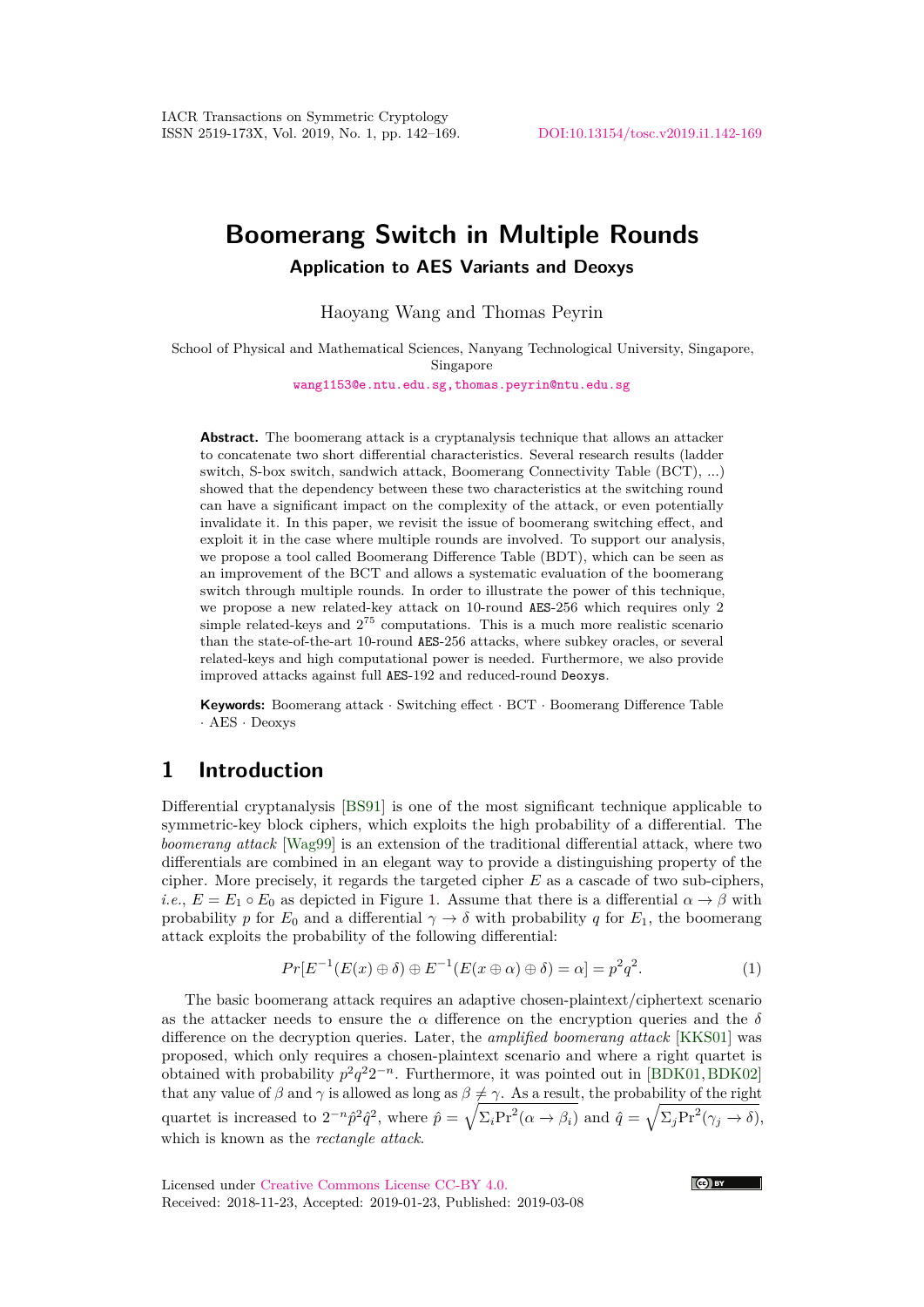<span id="page-1-0"></span>

**Figure 1:** The boomerang attack



<span id="page-1-2"></span>δ

 $C_2$   $\delta$   $C_4$ 

 $E_1$ 

 $y_2$  - - - - - - - -  $y_4$ 

 $E_m$   $E_m$  $x_2$   $x_4$ 

γ

 $E<sub>1</sub>$ 

δ

γ

 $\alpha$   $\Box$   $\Diamond$ 

 $P_2$   $\rightarrow$   $\rightarrow$   $P_4$ 

 $E_0$   $\uparrow$   $\downarrow$   $E_0$ 

<span id="page-1-1"></span> $P_1$   $P_3$ 

 $E_0$   $E_0$ 

E<sup>m</sup> E<sup>m</sup>  $x_1$   $x_3$ 

 $y_1$  - - - - - + - - - -  $y_3$ 

 $C_1$   $C_3$ 

 $E<sub>1</sub>$ 

 $E_1$ 

 $\beta$   $\Box$   $\Box$   $\rightarrow$   $\beta$ 

In boomerang-style attacks, the probability of obtaining a right quartet is computed based on the assumption that the two sub-ciphers  $E_0$  and  $E_1$  are independent. However, Murphy [\[Mur11\]](#page-20-2) pointed out that the independence assumption is not always legitimate. He provided some counterexamples where two independently chosen differential characteristics may be *incompatible*, which causes a zero probability of the boomerang distinguisher. Interestingly, he also showed that some other cases lead in contrary to a much higher probability. Besides, many improvements taking advantages of the dependency between the two differential characteristics have been proposed, such as the *middle round S-box trick* [\[BDD03\]](#page-18-2), *ladder switch*, *S-box switch* and *Feistel switch* [\[BK09\]](#page-19-1).

Those observations can be captured in the framework of *sandwich attack* [\[DKS10,](#page-19-2) [DKS14\]](#page-19-3), which decomposes the cipher as  $E = E_1 \circ E_m \circ E_0$ , with the middle part  $E_m$ consisting of relatively short transformations (as depicted in Figure [2\)](#page-1-1). The differential characteristics of  $E_0$  and  $E_1$  specify the input difference  $\beta$  and output difference  $\gamma$  to  $E_m$ separately. Then, a small boomerang distinguisher is applied on *E<sup>m</sup>* with probability *r* computed by:

$$
r = Pr[E_m^{-1}(E_m(x) \oplus \gamma) \oplus E_m^{-1}(E_m(x \oplus \beta) \oplus \gamma) = \beta]
$$
\n(2)

The entire boomerang distinguisher succeeds only if a right quartet of *E<sup>m</sup>* is generated, thus the overall success probability becomes  $p^2q^2r$ . Then, the boomerang switching effects can be unified as the dependency between the two characteristics lie now in *Em*. We call the interaction between the two characteristics *boomerang switch*, just as the name chosen in [\[BK09\]](#page-19-1).

At Eurocrypt 2018, Cid *et al.* [\[CHP](#page-19-4)<sup>+</sup>18] proposed an efficient and systematic method to evaluate *r*. It narrows the switching effect of a state to a single S-box with a newly created table, called *Boomerang Connectivity Table (BCT)*. The entries in the BCT record the probability of generating a right quartet for each input/output difference at the S-box level, such that the boomerang incompatibility, ladder switch and S-box switch can easily be detected. Moreover, the BCT provides a potentially stronger switching effect than those in the previous observations. Later, a follow-up work on the uniformity of the BCT was produced in [\[BC18\]](#page-18-3).

Note that all the switching effects and the BCT tool are derived under the scenario where  $E_m$  is a simple operation, such as one S-box layer. However, practical experiments from  $[CHP+17]$  $[CHP+17]$  show that additional improvements might be obtained when  $E_m$  contains two rounds, and the analysis of  $SKINNY$  cipher  $[BIK+16]$  in  $[CHP+18]$  $[CHP+18]$  also highlights that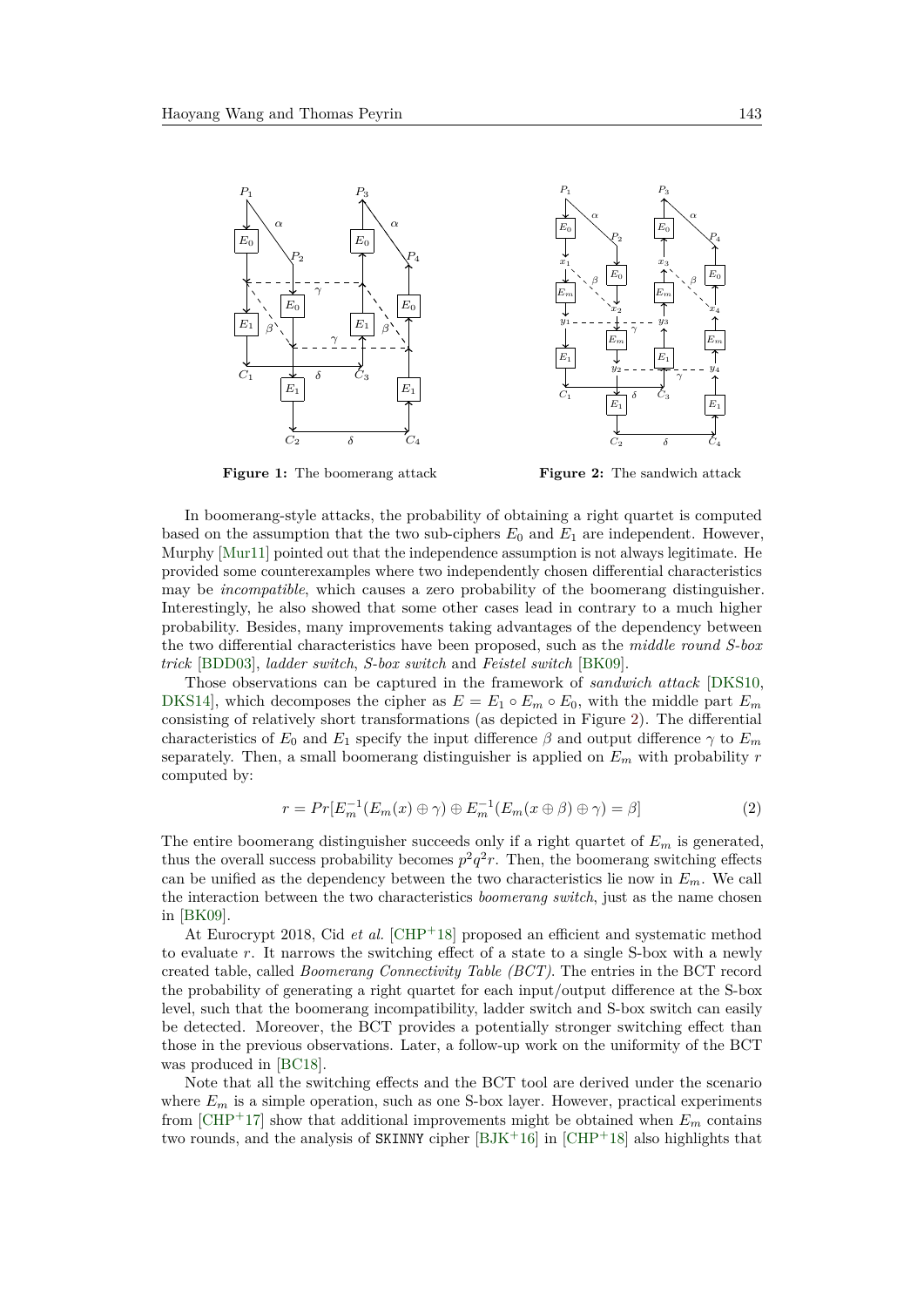boomerang switching effect in 2-round  $E_m$  is possible. Then, from the research results summarized above, the following questions naturally arise:

- What is the maximum number of rounds that can compose *Em*, such that the boomerang switching effect still exists?
- Can we directly apply the current switching techniques to  $E_m$  when it is composed of multiple rounds? If not, are there other switching techniques that can provide a systematic evaluation?

**Our contributions.** In this paper, we provide a systematic analysis of the boomerang switching effect in multiple rounds for S-box based ciphers. First, we exploit the principle behind the ladder switch and show that the boomerang switch is applicable in multiple rounds, *e.g.*, a 4-round boomerang distinguisher of SKINNY can be constructed with probability 1. Then, the applicability of the BCT in multiple rounds is shown to be defective with an incompatibility example on two rounds of AES. In order to capture the switching effect in multiple rounds, we propose a new tool, so-called *Boomerang Difference Table (BDT)*. The BDT is created at the S-box level and is a combination of the BCT and the DDT (Difference Distribution Table). It represents the differential propagation and the boomerang switch in a unified manner. With the help of the BDT, we present a general evaluation of the 2-round boomerang switch for the first time.

To illustrate the power of the boomerang switch in multiple rounds, we exhibit a full key recovery related-key attack on 10-round AES-256 with only 2 <sup>75</sup> computations and 2 related-keys. Previously, the best attack  $[BDK+10]$  $[BDK+10]$  on this reduced-round variant of AES-256 required  $2^{44}$  computations, but only recovered 35 subkey bits (the rest of the key having to be brute-forced). Moreover, it has to be conducted under a much less realistic related-subkey scenario, where the attacker is allowed to choose differences on different subkeys. Known attacks [\[BDK05,](#page-18-6)[KHP07\]](#page-20-3) on 10-round AES-256 in the classical related-key scenario require much more related keys  $(64 \text{ or } 256)$  and computations effort  $(2^{172})$ .

Besides, we further showcase the practical usage of the BDT by extending from one round to two rounds the boomerang switch in the attacks against full AES-192 [\[BK09,](#page-19-1)[BN10\]](#page-19-6) (the attack from [\[BN10\]](#page-19-6) remained the best publicly known attack on full round AES-192).

Finally, we describe how to improve the boomerang attack  $\text{[CHP+17]}$  $\text{[CHP+17]}$  $\text{[CHP+17]}$  against 10-round Deoxys-BC [\[JNPS16\]](#page-20-4) by accurately detecting from which parts of the attack the differential probabilities are coming from.

**Organization.** In Section [2,](#page-2-0) we provide a brief description of boomerang attacks and the current switching techniques, followed by the notations adopted throughout the paper. In Section [3,](#page-4-0) we discuss the boomerang switch in the case of multiple rounds, and introduce the boomerang difference table as a method to evaluate the switching effect and its applications on 2-round boomerang switch. In Section [4,](#page-10-0) the boomerang attack on 10-round AES-256 is proposed by applying the 2-round boomerang switch. The applications on AES-192 and Deoxys-BC with the 2-round boomerang switch is presented in Section [5](#page-13-0) and [6.](#page-16-0) Section [7](#page-18-7) summarizes this paper.

### <span id="page-2-0"></span>**2 Preliminaries**

#### <span id="page-2-1"></span>**2.1 Related-Key Boomerang Attacks**

Boomerang attacks under the related-key setting were formulated in [\[BDK05\]](#page-18-6). Let ∆*K* and  $\nabla K$  be the key differences for subciphers  $E_0$  and  $E_1$ , respectively. The attacker needs to access four related-key oracles with  $K_1 \in \mathbb{K}$ , where K denotes the key space: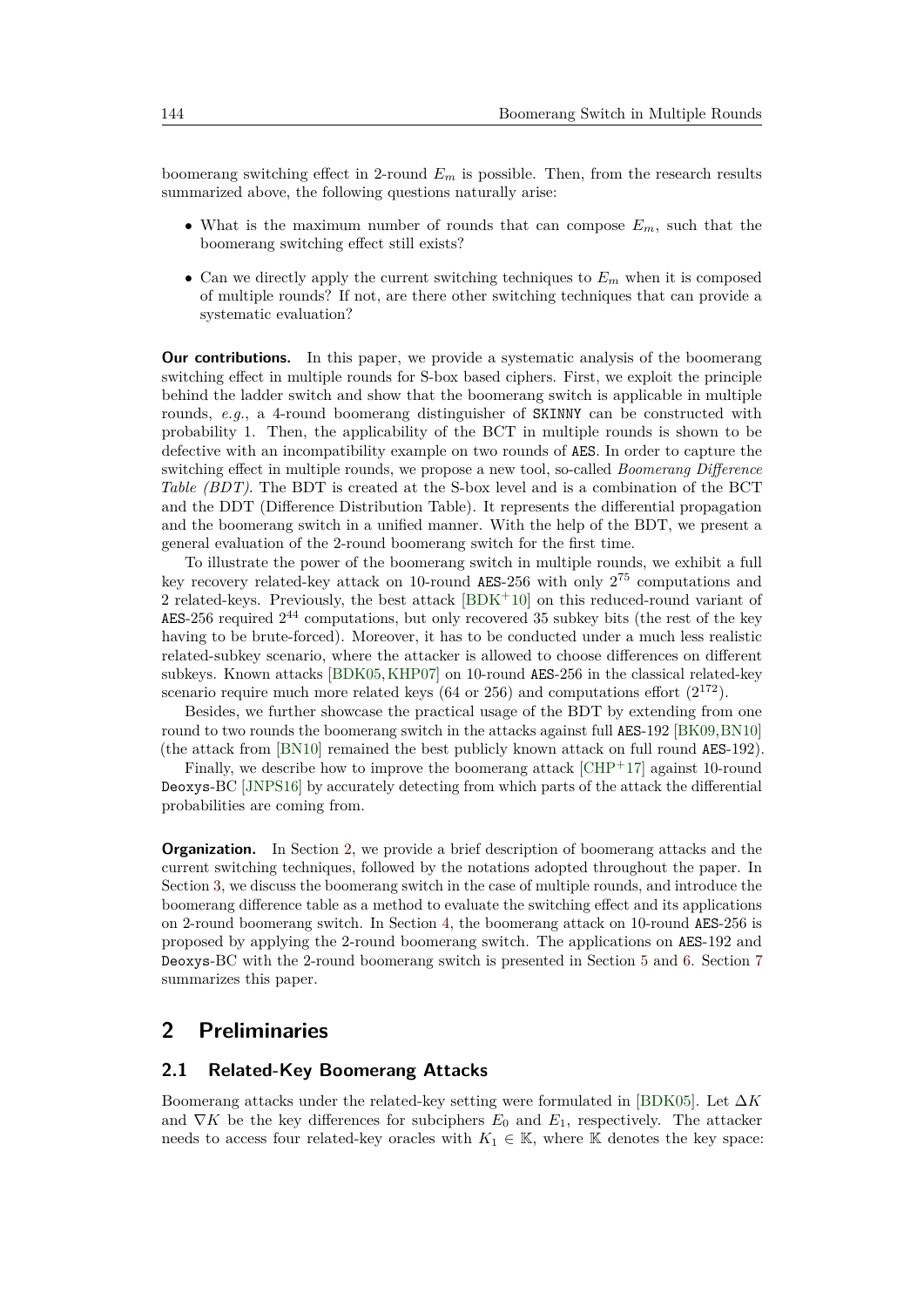$K_2 = K_1 \oplus \Delta K$ ,  $K_3 = K_1 \oplus \nabla K$  and  $K_4 = K_1 \oplus \Delta K \oplus \nabla K$ . The attack is then performed with the following process:

- 1. Choose a plaintext  $P_1$  at random, compute another plaintext  $P_2 = P_1 \oplus \alpha$ .
- 2. Ask for the encryption of  $P_1$  and  $P_2$  with secret key  $K_1$  and  $K_2$  separately, denote the ciphertexts  $C_1$  and  $C_2$  respectively.
- 3. Compute  $C_3 = C_1 \oplus \delta$  and  $C_4 = C_2 \oplus \delta$ .
- 4. Ask for the decryption of  $C_3$  and  $C_4$  with  $K_3$  and  $K_4$  separately, denote the new plaintexts *P*<sup>3</sup> and *P*<sup>4</sup> respectively.
- 5. Check whether  $P_3 \oplus P_4 = \alpha$ .

#### **2.2 Boomerang Switch and Boomerang Connectivity Table.**

The boomerang switch, proposed in [\[BK09\]](#page-19-1), was used to obtain free rounds in the middle of the cipher in the attacks against full AES-192 and AES-256. The idea was to optimize the transition between the sub-paths of  $E_0$  and  $E_1$  in order to minimize the overall complexity of the distinguisher. In [\[BK09\]](#page-19-1), two S-box based switches were introduced: the ladder switch, and the S-box switch. The idea of the ladder switch is to realize that instead of necessarily decomposing the cipher into rounds, one can decompose it into smaller parallel transformations and this may lead to better distinguishers. The idea of the S-box switch is that when a same S-box is activated in both  $E_0$  and  $E_1$ , and when the output difference in  $E_0$  is identical to the input difference in  $E_1$ , then the differential transition through the S-box is free in one of the two directions.

These switches were further generalized with the *boomerang connectivity table* [\[CHP](#page-19-4)+18] and we provide here the definition.

**Definition 1** ([\[CHP](#page-19-4)<sup>+</sup>18]). Let *S* be an invertible function from  $\mathbb{F}_2^n$  to  $\mathbb{F}_2^n$ , and  $\Delta_0$ ,  $\nabla_0 \in$  $\mathbb{F}_2^n$ . The boomerang connectivity table (BCT) of *S* is defined by a  $2^n \times 2^n$  table, in which the entry for  $(\Delta_0, \nabla_0)$  is computed by:

 $BCT(\Delta_0, \nabla_0) = \#\{x \in \{0, 1\}^n | S^{-1}(S(x) \oplus \nabla_0) \oplus S^{-1}(S(x \oplus \Delta_0) \oplus \nabla_0) = \Delta_0\}.$ 

<span id="page-3-0"></span>The generation of the BCT can be visualized in Figure [3.](#page-3-0) The ladder switch is captured by the BCT in the case where at least one of the index equals to zero. The S-box switch is captured by the BCT in the case where  $\nabla_0$  equals  $\Delta_1$ . Moreover, the incompatibility pointed out by Murphy [\[Mur11\]](#page-20-2) simply corresponds to zero entries in the BCT.



**Figure 3:** Generation of a right quartet at the S-box level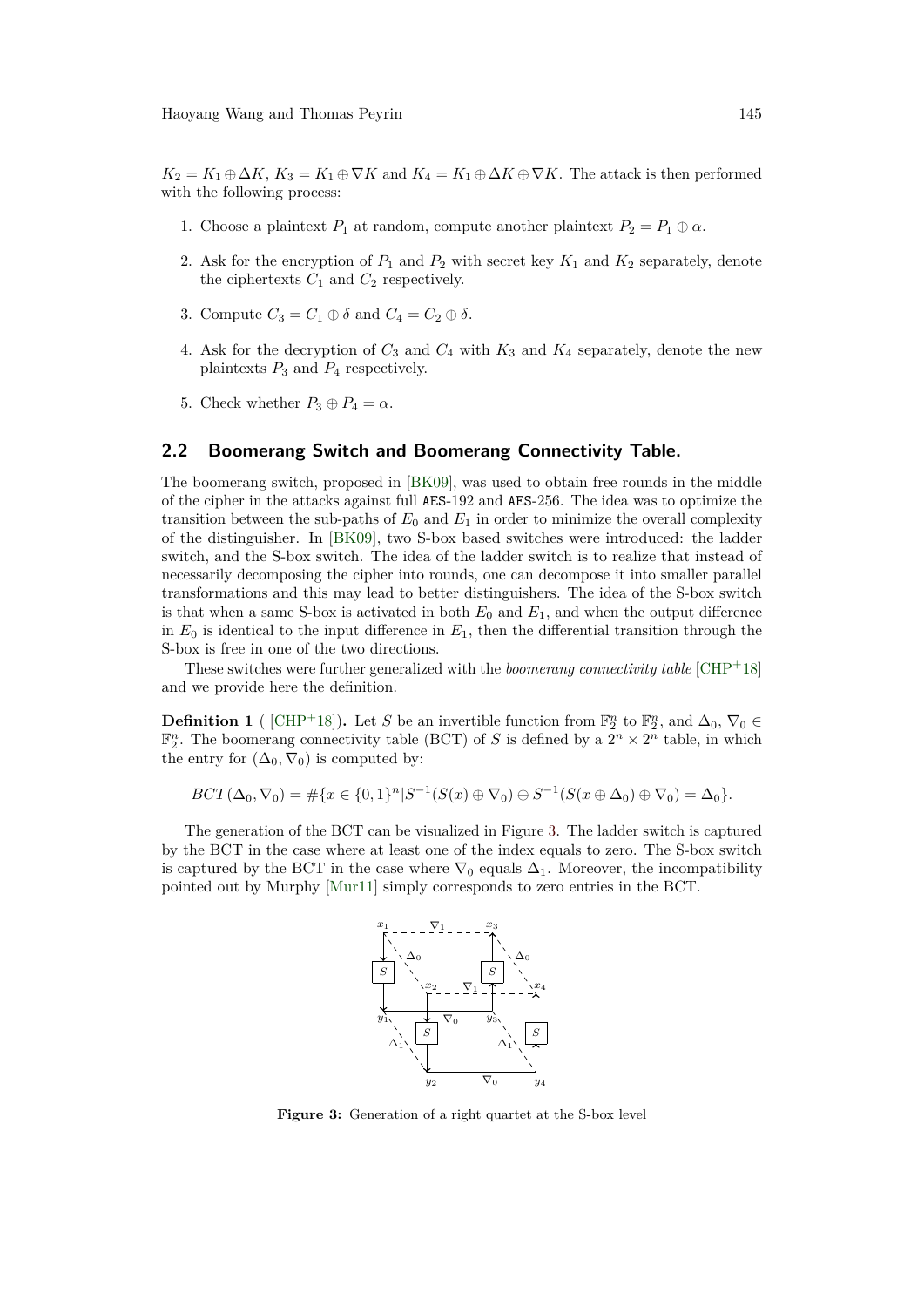#### **2.3 Notations**

The subkey of round *i* is denoted by  $K^i$ , *i* starting from 0,  $K^0$  being the master key. We use  $(i, j)$  to point the position located at the *i*-th row and *j*-th column of the state array. We denote by  $x_{i,j}^r$  the cell at position  $(i, j)$  before the S-box layer at round r, and by  $y_{i,j}^r$ the cell after the S-box layer. Besides, by  $\Delta$  we denote the difference in the upper trail, and by  $\nabla$  the same for the lower trail.

In this paper, we mainly focus on the iterative ciphers with substitution-permutation network (SPN), which consists of predefined S-box and linear layer.

### <span id="page-4-0"></span>**3 Boomerang Switch**

In this section, we analyze the boomerang switching effect in *Em*. The notations in Figure [2](#page-1-1) and [3](#page-3-0) are adopted. Note that the linear layers at the head and the tail of the round operations in *E<sup>m</sup>* are not considered, because linear layers make no difference on the switching effect.

#### **3.1 Determining The Number of Rounds in** *E<sup>m</sup>*

At FSE 2018 [\[CHP](#page-19-5)<sup>+</sup>17], Cid *et al.* proposed a MILP-based method to exploit the switching effect in two rounds of Deoxys-BC [\[JNPS16\]](#page-20-4). Their method adopts the idea of ladder switch that the round function can be divided into two independent parts. Suppose one part is only active in  $E_0$  and the other part is only active in  $E_1$ , then by assigning the former as a part of  $E_1$  and the latter as a part of  $E_0$ , the differential probability of all the S-boxes becomes 1. Since the round function of Deoxys-BC can operate on two independent parts for two rounds, Cid *et al.* set the length of *E<sup>m</sup>* to 2 rounds in their search tool.

Recalling the procedure of boomerang attack, the differential characteristic of *E*<sup>0</sup> is used in the forward direction for the pair  $(P_1, P_2)$  and the backward direction for the pair  $(P_3, P_4)$ , and the differential characteristic of  $E_1$  is used in the backward direction for both pairs  $(C_1, C_3)$  and  $(C_2, C_4)$ . The principle behind the ladder switch in  $E_m$  is that the backward diffusion of the active cells in  $\gamma$  has no interaction with the forward diffusion of the active cells in  $\beta$ , thus the difference between  $y_3$  and  $y_4$  can backtrack to  $\beta$  with probability 1. We formalize it into the following lemma:

<span id="page-4-1"></span>**Lemma 1.** *In*  $E_m$ , *if the forward diffusion of the active cells in*  $\beta$  *has no interaction with the backward diffusion of the active cells in*  $\gamma$ , a right quartet of  $E_m$  can be generated with *probability* 1*.*

The effect of Lemma [1](#page-4-1) is not exactly the same as the ladder switch and we use the following example to highlight the difference.

**Example 1.** Let SKINNY [\[BJK](#page-18-4)<sup>+</sup>16] be the block cipher considered (its round function is given in Appendix [A\)](#page-20-5). By applying Lemma [1,](#page-4-1) we find that a right quartet of  $E_m$  can be generated with probability 1 up to four rounds with nonzero *β* and *γ*. One example is depicted in Figure [4,](#page-5-0) which is composed of two truncated differential characteristics. With any instantiated values of *β* and  $\gamma$ , the boomerang can always return to *β* with probability 1, *i.e.*, *r* = 1. However, by the original definition of ladder switch the round function of SKINNY cannot be divided into two independent parts for more than two rounds.

Thus, using Lemma [1,](#page-4-1) the maximal number of rounds for  $E_m$  can be easily determined for a specific cipher. Briefly, start from a 1-round *Em*, iterate the truncated difference of  $β$  and  $γ$  to meet the condition in Lemma [1,](#page-4-1) if it is satisfied, increase the number of rounds in *E<sup>m</sup>* by 1 and repeat the previous process until the condition cannot be met, then the maximal number of rounds for  $E_m$  is the one of the last  $E_m$  that meets the condition.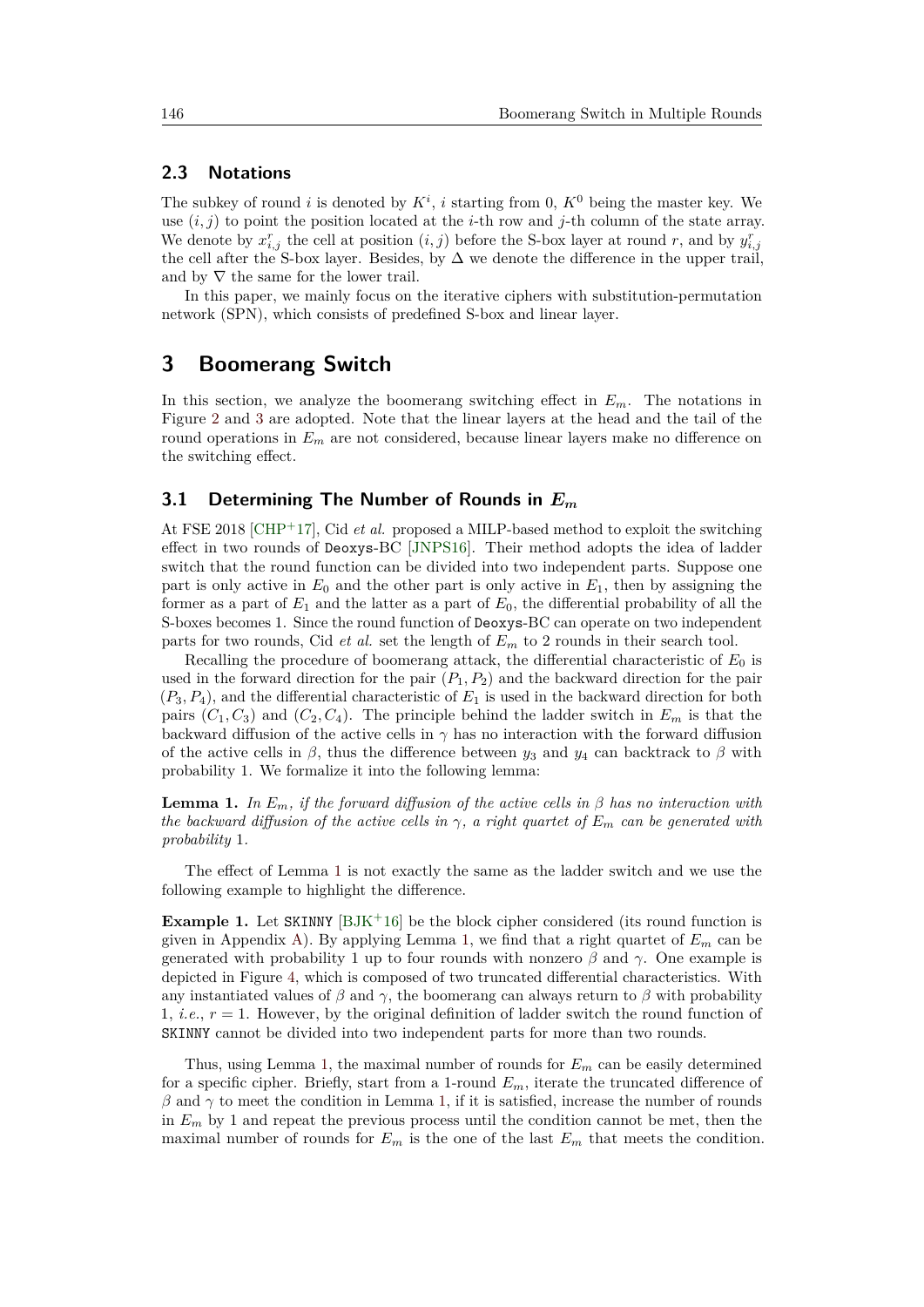<span id="page-5-0"></span>

**Figure 4:** An example of 4-round  $E_m$  for SKINNY, the two differential characteristics are given in truncated notation (gray denotes an active nibble, white denotes an inactive nibble), the above one is used for encryption and the below one is used for decryption.

In particular,  $E_m$  can contain more rounds for the ciphers with a sparser diffusion layer. Besides, we note that the above  $E_m$  is actually a 4-round distinguisher of SKINNY with probability 1, which is an interesting observation.

#### <span id="page-5-2"></span>**3.2 Incompatibility in Multiple Rounds**

As stated in [\[CHP](#page-19-4)<sup>+</sup>18], the BCT provides a unified representation of the existing observations on the boomerang switch. Nevertheless, it was proposed to evaluate  $E_m$  when composed of a single S-box layer, the applicability of the BCT to the boomerang switch in multiple rounds remaining unknown so far.

<span id="page-5-1"></span>We give an example in Figure [5](#page-5-1) and show that the BCT is actually incapable of detecting incompatibilities when *E<sup>m</sup>* consists of two rounds.



**Figure 5:** A 2-round  $E_m$  example for AES, with the actual  $\beta$  and  $\gamma$  values, which will never generate a right quartet. The differences are represented in hexadecimal.

In Figure [5,](#page-5-1) both differential characteristics are established with probability  $2^{-7}$ . In the first S-box layer, the upper differential characteristic fixes the  $\Delta_0$  of the active S-box to 0xdf and the lower differential characteristic fixes  $\nabla_0 = 0$ xa9, with which the BCT entry is 2. At the second S-box layer, for the targeted S-box, the BCT entry is 2 for  $\Delta_0 = 0 \times 19$ and  $\nabla_0 = 0$  xc6. All the other S-boxes in the two rounds will be bypassed with probability 1 (entries of the BCT are  $2^8$ ). Thus, according to the BCT, the difference pairs  $(\Delta_0, \nabla_0)$  of all S-boxes in the two S-box layers are compatible, which implies that the two differential characteristics of *E<sup>m</sup>* are compatible in a boomerang distinguisher. Let us focus on the Sbox at position  $(0,0)$  in the first S-box layer, a right quartet requires that the DDT entry for (0xdf*,* 0xf1) and the BCT entry for (0xdf*,* 0xa9) are nonzero simultaneously. However,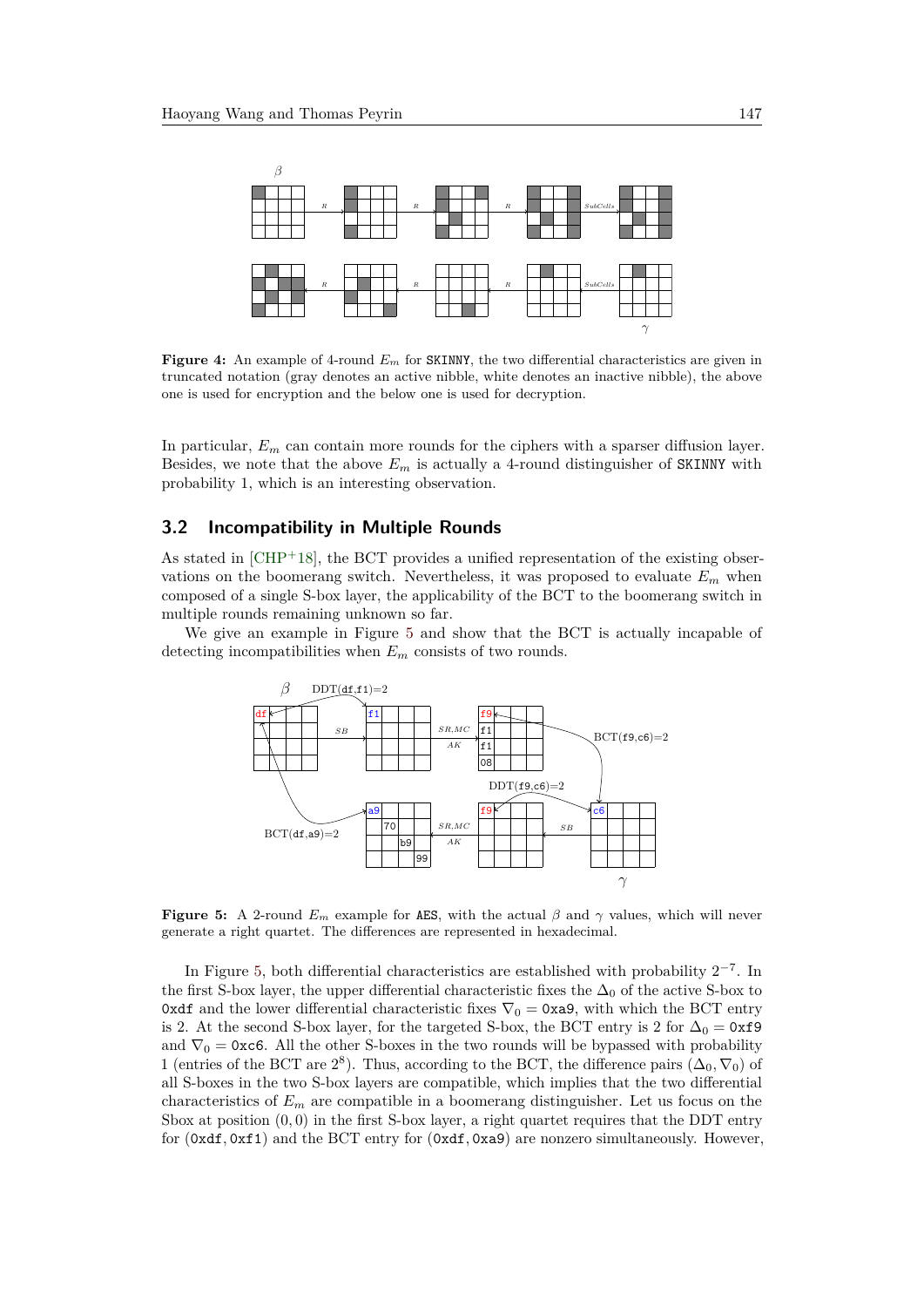a brute-force search of  $\mathbb{F}_2^n$  shows that there is no value satisfying this condition. Hence, a right quartet will never be generated for the *Em*, which contradicts the conclusion derived by the BCT.

#### **3.3 Generalized Switching Effect in Multiple Rounds**

The above incompatible example implies that the BCT has limitation on the evaluation of boomerang switch in multiple rounds. In the definition of the BCT, it takes into account  $\Delta_0$  and  $\nabla_0$  to evaluate the switching probability of a single S-box.  $\Delta_0$  and  $\nabla_0$  correspond to  $\beta$  and  $\gamma$  respectively when  $E_m$  only consists in one S-box layer, and only  $\beta$  and  $\gamma$  matter in computing the switching probability (as shown in formula [2\)](#page-1-2). Thus, the BCT measures the switching effect nicely for one S-box layer. However, when it comes to multiple S-box layers, this correspondence no longer exists. Consecutive multiple S-box layers are highly related. Such as the S-box with input difference  $\Delta_0 = 0$ xdf in the first round in Figure [5,](#page-5-1) the first round switch requires  $\nabla_0 = 0$ xa9, while the second round switch requires the output difference  $\Delta_1$  to be 0xf1, which causes an incompatibility. This fact reveals that several independent compatible boomerang switches could lead to incompatibilities when they are combined together. Therefore, it is necessary to find a way to consider consecutive rounds in a unified manner.

The above example shows a contradiction of the 3-tuple  $(\Delta_0, \Delta_1, \nabla_0)$  for a S-box. Hence, it is crucial to analyze the relation among them. In the following, we provide two lemmas which are applicable to any S-box.

<span id="page-6-0"></span>**Lemma 2.** For any fixed  $\Delta_0$  and  $\Delta_1$ , for which the DDT entry is 2*l*, *l* being a nonzero *integer, the maximum number of nontrivial values of*  $\nabla_0$ *, for which a right quartet could be generated, is*  $2\binom{l}{2} + 1$ *.* 

*Proof.* The straightforward case is when  $\nabla_0$  can always take the value of  $\Delta_1$ . Apart from that case, when  $l > 1$ , there are *l* paired values satisfying the differential propagation, then each two paired values can construct a quartet. In total,  $\binom{l}{2}$  distinct quartets can be built. For each quartet, we denote the two paired values of S-box outputs by  $\{(y_1, y_2), (y_3, y_4)\}.$ There are two new ways to define  $\nabla_0$  such that a boomerang quartet could be generated:  $y_1 \oplus y_3$  and  $y_1 \oplus y_4$ . Hence, there are  $2\binom{l}{2}$  +1 nontrivial choices of  $\nabla_0$ .  $\Box$ 

<span id="page-6-1"></span>**Lemma 3.** For any fixed  $\Delta_0$  and  $\nabla_0$ , for which the BCT entry is 2*l* and the DDT entry *is*  $2l'$ , *l* and *l'* being nonzero integers, the maximum number of choices of  $\Delta_1$ , for which a *right quartet could be generated, is*  $1 + (2l - 2l')/4$ *.* 

We omit the proof here, as it follows the same idea as the lemma above.

In order to capture all these observations and to easily analyze the switching effect, we propose a new tool: the *Boomerang Difference Table (BDT)*.

**Definition 2** (Boomerang Difference Table (BDT))**.** Let *S* be an invertible function from  $\mathbb{F}_2^n$  to  $\mathbb{F}_2^n$ , and  $(\Delta_0, \Delta_1, \nabla_0) \in \mathbb{F}_2^n$ . The boomerang difference table (BDT) of *S* is a three-dimensional table, in which the entry for  $(\Delta_0, \Delta_1, \nabla_0)$  is computed by:

$$
BDT(\Delta_0, \Delta_1, \nabla_0) = #\{x \in \{0, 1\}^n | S^{-1}(S(x) \oplus \nabla_0) \oplus S^{-1}(S(x \oplus \Delta_0) \oplus \nabla_0) = \Delta_0, S(x) \oplus S(x \oplus \Delta_0) = \Delta_1\}.
$$

The BDT reveals the probability of generating a boomerang quartet with a certain differential trail at the S-box level. Inspired by the efficient construction of the BCT proposed by Orr Dunkelman [\[Dun18\]](#page-20-6), we show that the time complexity for generating the BDT for an *n*-bit S-box is  $O(2^{2n})$ , the algorithm is depicted in Algorithm [1.](#page-7-0)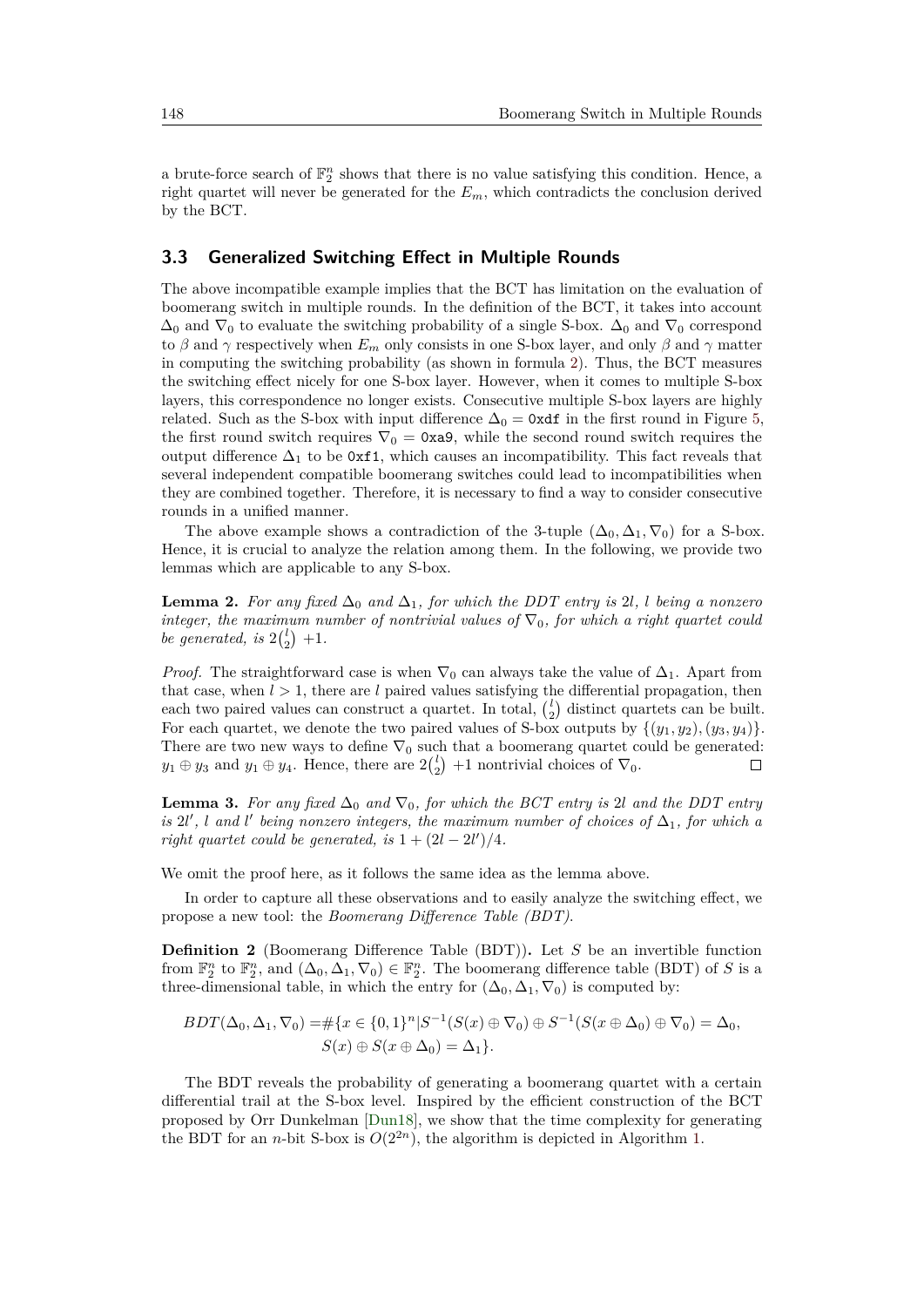```
for all values of \nabla_0 do
 Initialize an empty table T of 2^n lists
for all values of x do
     Compute y = x \oplus S^{-1}(S(x) \oplus \nabla_0)Concatenate x to T[y]
end
 Initialize a two-dimensional array Slice of 2^n \times 2^n entries
for all entries in T do
    if the entry is not empty then
        for all pairs of values (x_i, x_j) in the entry do
         | Increment Slice[x_i \oplus x_j, S(x_i) \oplus S(x_j)] by 1
        end
    end
end
The entries of Slice corresponds to the entries of the BDT with the fixed \nabla_0end
```
<span id="page-7-0"></span>It is easy to see that the BDT is a combination of the BCT and the DDT. Their relations and a property of the BDT are listed below:

$$
DDT(\Delta_0, \Delta_1) = BDT(\Delta_0, \Delta_1, 0) = BDT(\Delta_0, \Delta_1, \Delta_1)
$$
\n(3)

<span id="page-7-3"></span><span id="page-7-1"></span>
$$
BCT(\Delta_0, \nabla_0) = \sum_{\Delta_1=0}^{2^n} BDT(\Delta_0, \Delta_1, \nabla_0)
$$
\n(4)

$$
BDT(0,0,\nabla_0) = 2^n \tag{5}
$$

As we can see from Equation [\(4\)](#page-7-1), the BDT undermines the switching effect offered by the BCT with the additional requirement of  $\Delta_1$ . To illustrate this point, we provide the following example.

**Example 2.** The S-box of AES is used as illustration here. Suppose that the DDT entry is 4 for a fixed difference pair  $(\Delta_0, \Delta_1)$ , then a right quartet can be generated by two new choices of  $\nabla_0$  according to Lemma [1.](#page-4-1) Take  $\nabla'_0$  as one of them for example, the BCT entry for  $(\Delta_0, \nabla'_0)$  would be 6 (for any fixed  $\Delta_0$  in AES, the value of two positions in the BCT, for which the DDT value is 2, will increase by 4). However, among the three paired values, only two pairs lead to output difference of the S-box to  $\Delta_1$ , and the other pair leads to  $\nabla'_0$ . Thus, the BDT entry for  $(\Delta_0, \Delta_1, \nabla'_0)$  is 4, and the entry for  $(\Delta_0, \nabla'_0, \nabla'_0)$  is 2, both are lower than the BCT entry for  $(\Delta_0, \nabla'_0)$ . If the output difference is required to be either  $\Delta_1$ or  $\nabla'_0$ , the switching probability from  $\Delta_0$  to  $\nabla'_0$  for the S-box is lower than the probability  $6/2^8$  evaluated by the BCT.

The above observation can be incorporated into the following lemma. Note that we define the *uniformity* of the BDT as the maximal value in the table, except the values where  $\Delta_0$  and  $\Delta_1$  are zero.

#### **Lemma 4.** *For any S-box, the uniformity of the BDT equals to the uniformity of the DDT.*

*Proof.* Firstly, the BDT entry for  $(\Delta_0, \Delta_1, \nabla_0)$  is no greater than DDT $(\Delta_0, \Delta_1)$  and  $\text{BCT}(\Delta_0, \nabla_0)$ . Secondly, for any choices of  $(\Delta_0, \Delta_1)$ , the entry in the DDT is smaller than or equal to the one in the  $BCT<sup>1</sup>$  $BCT<sup>1</sup>$  $BCT<sup>1</sup>$ . Thirdly, Equation [\(3\)](#page-7-3) always holds. The lemma is accordingly proved by the three observations.  $\Box$ 

<span id="page-7-2"></span><sup>&</sup>lt;sup>[1](#page-4-1)</sup>Lemma 1 in  $[CHP+18]$  $[CHP+18]$ .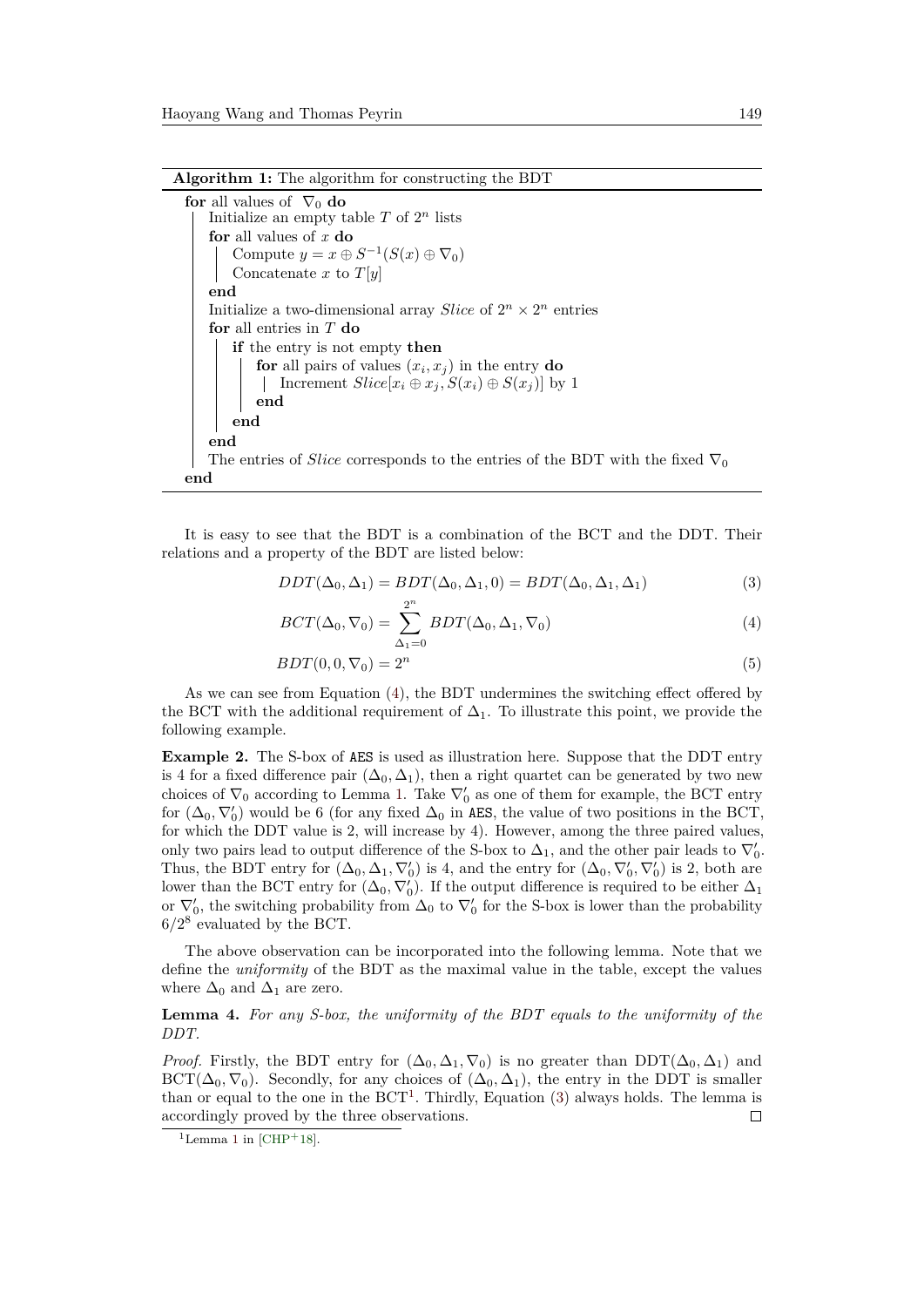**Incompatibility.** A 3-tuple  $(\Delta_0, \Delta_1, \nabla)$  is incompatible if the corresponding entry of the BDT is 0. The incompatible difference pair  $(\Delta_0, \nabla)$  detected by the BCT can also be detected by the BDT through Equation [\(4\)](#page-7-1). Moreover, the BDT is able to detect new incompatibilities even if the corresponding values of the BCT and the DDT are nonzero.

With the help of the BDT, the incompatibility exhibited in Section [3.2](#page-5-2) can be easily detected: the BDT entry for  $(0xdf, 0xf1, 0xa9)$  is 0.

**Variants of BDT.** When the boomerang returns back in the decryption direction, the  $\nabla_1$ of the S-box in the last S-box layer of *E<sup>m</sup>* determines the differential characteristic in the backward rounds. Thus, naturally a variant BDT<sup>'</sup> that takes into account  $(\nabla_0, \nabla_1, \Delta_0)$ can be proposed to evaluate the last S-box layer:

$$
BDT'(\nabla_0, \nabla_1, \Delta_0) = \# \{x \in \{0, 1\}^n | S(S^{-1}(x) \oplus \Delta_0) \oplus S(S^{-1}(x \oplus \nabla_0) \oplus \Delta_0) = \nabla_0, \\ S^{-1}(x) \oplus S^{-1}(x \oplus \nabla_0) = \nabla_1 \}.
$$

From the symmetry of the boomerang, all the previous analysis of the BDT also applies to the BDT'. Furthermore, another variant of the BDT to capture all the four factors  $(\Delta_0, \nabla_0, \Delta_1, \nabla_1)$  is needed when analyzing the middle S-box layers in the case where  $E_m$ consists of more than two rounds. The analysis is also similar, but as it is not used in this paper, we ignore it to prevent redundancy.

#### <span id="page-8-1"></span>**3.4 Boomerang Switch in Two Rounds**

<span id="page-8-0"></span>In this section, we discuss the application of the BDT (BDT') to the boomerang switch in two rounds.  $E_m$  consists of two S-box layers and one linear layer in between — as depicted in Figure [6,](#page-8-0) the S-box layer being denoted by *SL* and the linear layer by *R*. The switching probability of the first S-box layer is denoted by  $p_1$ , and the switching probability of the second S-box layer is denoted by  $p_2$ , the whole probability of  $E_m$  is then computed by  $r = p_1 p_2$ .



**Figure 6:** A 2-round *E<sup>m</sup>* which consists of two S-box layers and one linear layer.

In the analysis of the boomerang switch, the BDT is applied at the first S-box layer, and the BDT<sup>'</sup> is applied at the second S-box layer. In general, the probability  $p_1$  and  $p_2$ are the product of the switching probability of each S-box in the internal state, and are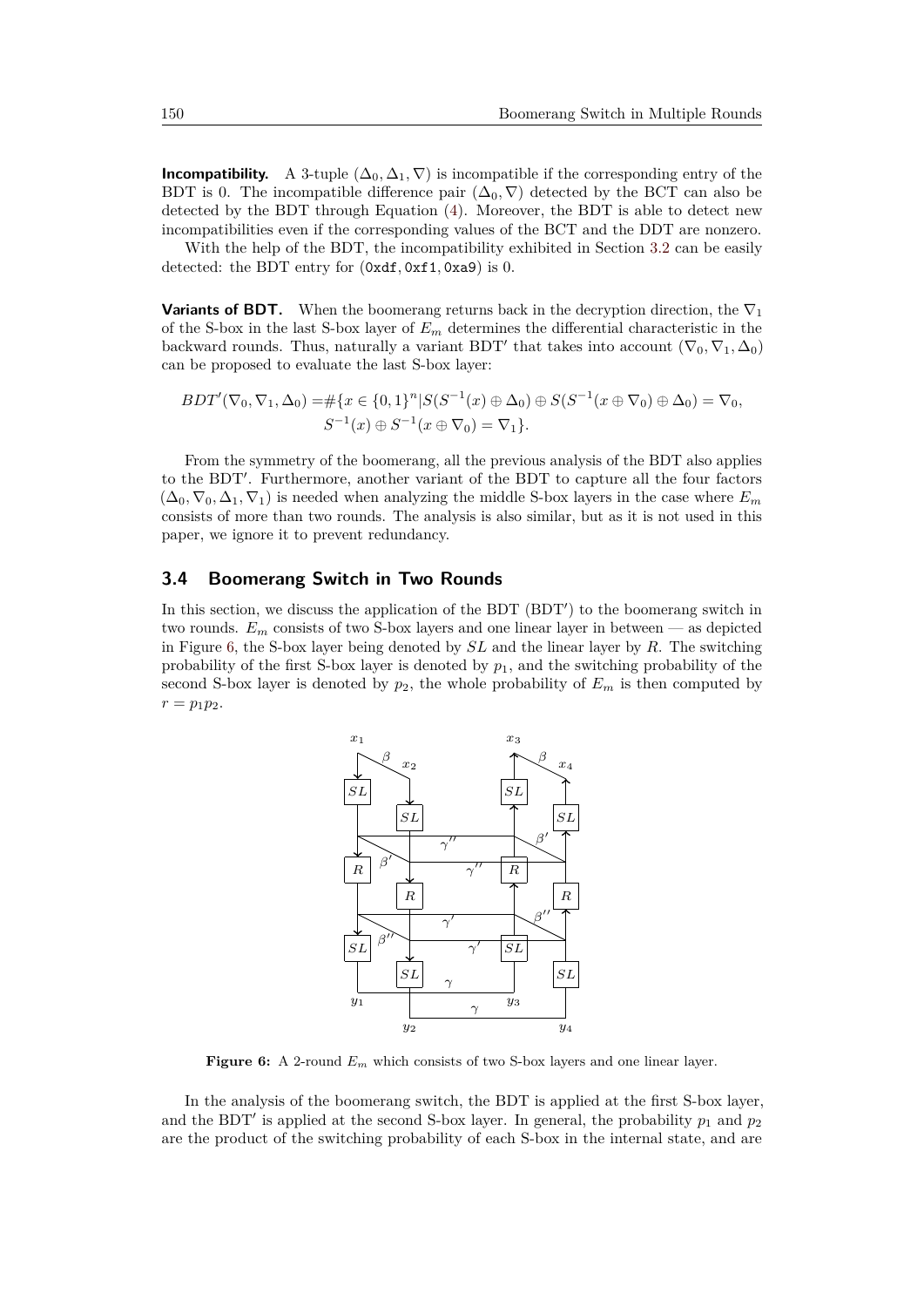computed by:

<span id="page-9-1"></span>
$$
p_1 = \prod_{\substack{(\Delta_0, \Delta_1, \nabla_0) \in L_1}} BDT(\Delta_0, \Delta_1, \nabla_0)/2^n,
$$
\n<sup>(6)</sup>

$$
p_2 = \prod_{(\nabla_0, \nabla_1, \Delta_0) \in L_2} BDT'(\nabla_0, \nabla_1, \Delta_0)/2^n,
$$
\n<sup>(7)</sup>

where  $L_1$  contains the 3-tuple difference of the S-box in  $(\beta, \beta', \gamma'')$ , and  $L_2$  contains the same in  $(\gamma, \gamma', \beta'')$ .

Notice that given  $E_m$  with the fixed  $\beta$  and  $\gamma$ , there might exist several differential characteristics satisfying this differential, which could contribute to increase the probability.

In practice, the 2-round boomerang switch can be classified into three cases:

- (*a*) The two differential characteristics have no same active S-box in both S-box layers.
- (*b*) The two differential characteristics activate the same S-boxes only in one of the two S-box layers.
- (*c*) The two differential characteristics activate the same S-boxes in both S-box layers.

<span id="page-9-0"></span>Examples of the three cases are presented in Figure [7.](#page-9-0) In the following, we explain the three cases and provide simplified analysis for the first two cases.



**Figure 7:** Examples of three cases for the boomerang switch in two rounds

#### **Analysis of The Three Cases**

Due to the relation among the BDT, the BCT and the DDT, in the BDT-based analysis, we are able to switch the BDT to the BCT when there is no requirement for  $\Delta_1$  (Equation [\(4\)](#page-7-1)), and to switch the BDT to the DDT when  $\nabla_0$  equals to zero (Equation [\(3\)](#page-7-3)). And the BDT' can be handled similarly.

**Case (a).** If each S-box layer is evaluated independently, no S-box differential probability has to be paid due to the ladder switch. However, the result is different when they are combined together.

Recalling that the BDT entry is  $2^n$  when both  $\Delta_0$  and  $\Delta_1$  equal to zero, the S-box with zero input/output difference can be switched with probability 1. Then, regarding the first S-box layer, the switching probability only comes from the active S-boxes corresponding to  $\beta$  ( $\beta'$ ). Since the difference  $\nabla_0$  equals to zero for those S-boxes, we can utilize the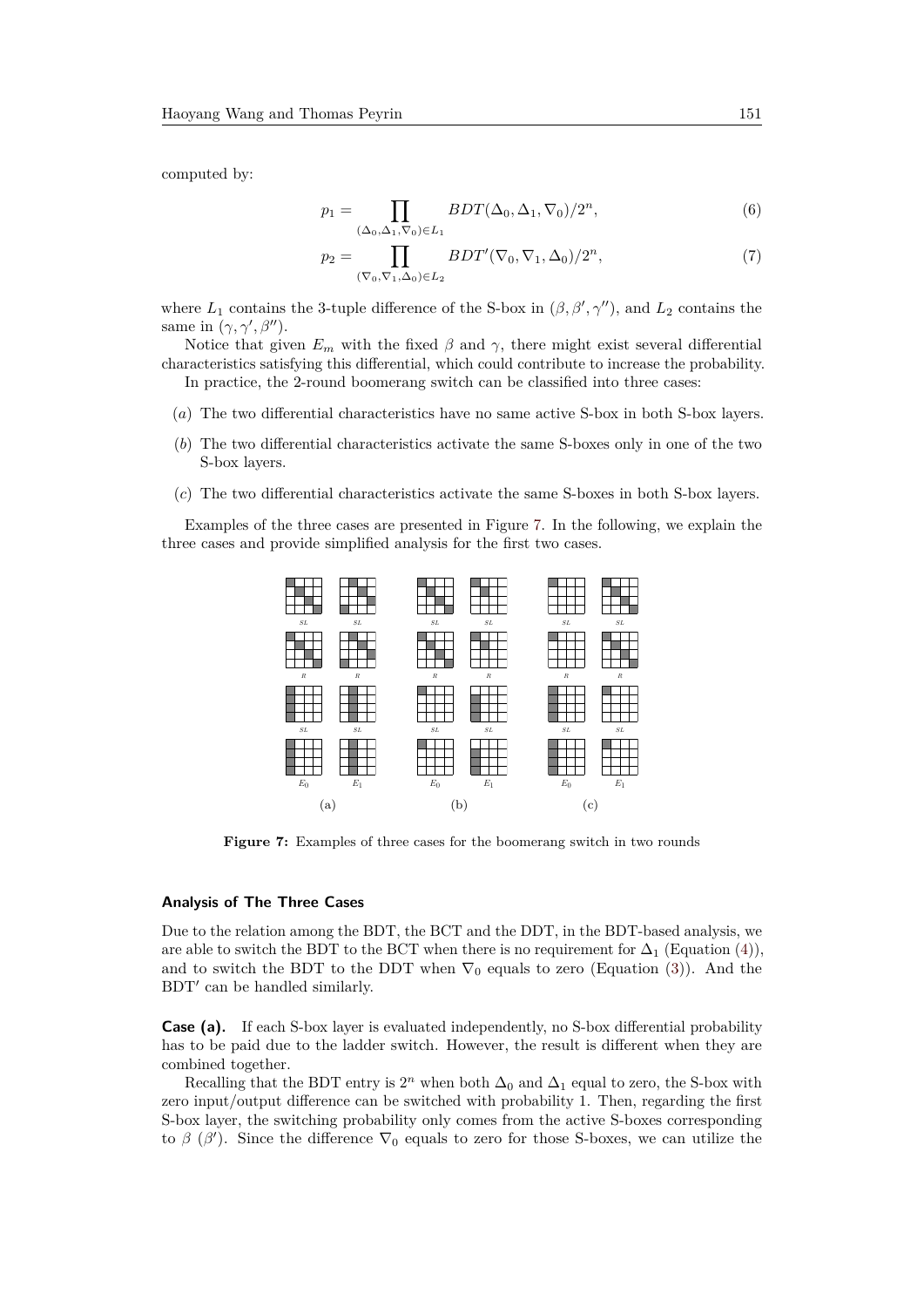DDT to evaluate their switching probabilities instead of the BDT. Thus,  $p_1$  equals to the probability of the differential propagation from  $\beta$  to  $\beta'$ , *i.e.*,  $p_1 = pr(\beta \stackrel{SL}{\longrightarrow} \beta')$ . In particular, the probability is 1 if no specific value of  $\beta'$  is required.

The analysis is similar for the second S-box layer with the help of the BDT', and  $p_2 = pr(\gamma \frac{SL^{-1}}{2})$ . Also,  $p_2$  equals to 1 if there is no requirement for the value of  $\gamma'$ .

**Case (b).** If the same active S-boxes are present in the first S-box layer, the analysis for the second S-box layer is similar to Case (a), *i.e.*,  $p_2 = pr(\gamma \frac{SL^{-1}}{2}, \gamma')$ .

As for the first S-box layer, the switching probability  $p_2$  can be directly computed from the analysis of the BCT if there is no requirement for  $\beta'$ . Otherwise, the 3-tuple  $(\Delta_0, \Delta_1, \nabla_0)$  has to be evaluated in the BDT, and the switching probability should be computed by Equation [6.](#page-9-1)

Finally, the case where the same active S-boxes are located in the second S-box layer can be analyzed similarly because of the symmetry of the boomerang attack.

**Case (c).** The BDT has to be applied to both S-box layers. Since specific values of all the intermediate states  $(\beta', \beta'', \gamma'$  and  $\gamma'')$  are required, there is a high chance of incompatibility.

### <span id="page-10-0"></span>**4 Attack on 10-Round AES-256**

In this section, we propose a related-key attack on 10-round AES-256 by applying the 2-round boomerang switch. The best previously published attack on this variant required  $2^{45}$  time to partially obtain 35 subkey bits  $[BDK^+10]$  $[BDK^+10]$  (the rest of the key having to be brute-forced for full recovery), and it used a strong type of related-subkey oracles. The related-subkey setting requires a complex key access scheme [\[BK03\]](#page-19-7) when compared to the related-key setting, and it could be too contrived for academic interest according to [**?**]. Our boomerang attack is mounted under a much realistic scenario: a simple related-key setting with only two related keys, instead of four (or more) for most related-key boomerang attacks. We are able to recover the full 256-bit key with  $2^{75}$  computations. This also compares favourably to previously known attacks in the same setting [\[BDK05,](#page-18-6)[KHP07\]](#page-20-3), which require more related-keys and much more computations. We summarize the current attacks in Table [1.](#page-10-1)

**Table 1:** Summary of attacks on 10-round AES-256.

<span id="page-10-1"></span>

| Scenario     | $# \text{ keys}$ |           |           | Time   Data   Result | Reference         |
|--------------|------------------|-----------|-----------|----------------------|-------------------|
| Key Diff.    | 64/256           | $2^{172}$ | $2^{114}$ | Full key             | [KHP07] / [BDK05] |
| Subkey Diff. |                  | $2^{45}$  | $2^{44}$  | 35 subkey bits       | $[BDK+10]$        |
| Key Diff.    |                  | 275       | 275       | Full key             | this paper        |

#### <span id="page-10-2"></span>**4.1 A Short Description of AES**

The Advanced Encryption Standard (AES) [\[DR02\]](#page-19-8) is an iterated block cipher which encrypts 128-bit plaintexts with a secret key of size 128, 192, or 256 bits. Its internal state can be represented as a  $4 \times 4$  matrix whose elements are byte values, seen as elements of the finite field  $GF(2<sup>8</sup>)$ . The round function consists of four basic transformations in the following order: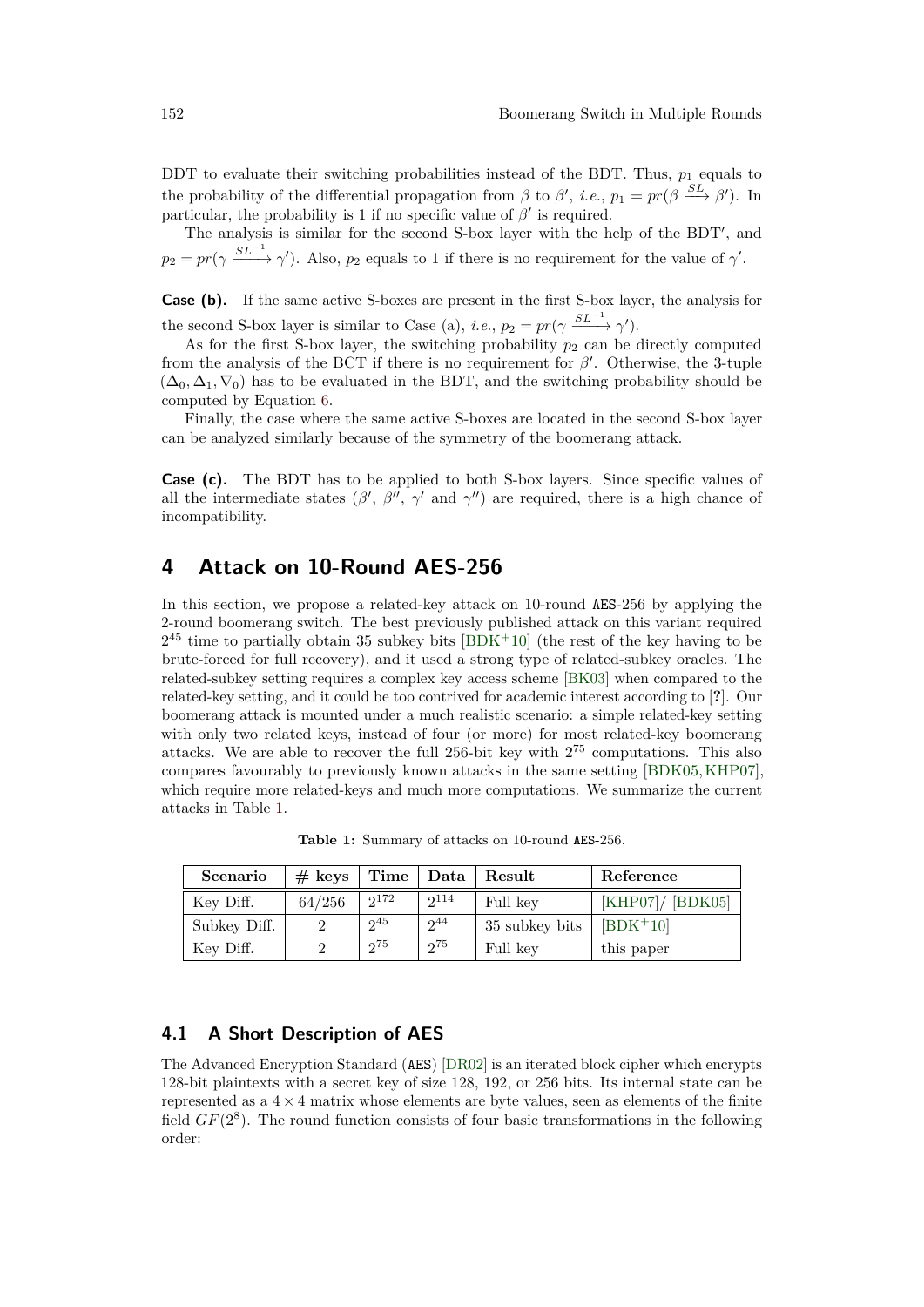- SubBytes (SB) is a nonlinear substitution that applies the same S-box to each byte of the internal state.
- ShiftRows (SR) is a cyclic rotation of the byte positions, where the *i*-th row of the internal state is rotated by *i* positions to the left, for  $i = 0, 1, 2, 3$ .
- MixColumns (MC) is a multiplication of each column of the internal state with a Maximum Distance Separable (MDS) matrix over *GF*(2<sup>8</sup> ).
- AddRoundKey (AK) is an exclusive-or of the incoming round key to the internal state.



**Figure 8:** AES round function

At the very beginning of the encryption, an additional whitening key addition is performed, and the last round does not contain MixColumns. AES-128, AES-192, and AES-256 share the same round function with different number of rounds: 10, 12, and 14, respectively.

The key schedule of AES transforms the master key into subkeys which are used in each of the rounds. Here, we describe the key schedule of AES-256. The 256-bit master key is divided into 8 32-bit words  $(W[0], W[1], ..., W[7])$ , then  $W[i]$  for  $i \geq 8$  is computed as

$$
W[i] = \begin{cases} W[i-8] \oplus \text{SB}(\text{RotByte}(W[i-1])) \oplus Rcon[i/8] & i \equiv 0 \text{ mod } 8, \\ W[i-8] \oplus \text{SB}(W[i-1]) & i \equiv 4 \text{ mod } 8, \\ W[i-8] \oplus W[i-1] & \text{otherwise} \end{cases}
$$

The *i*-th round key is the concatenation of 4 words  $W[i] \parallel W[i+1] \parallel W[i+2] \parallel W[i+3]$ . RotByte is a cyclic shift by one byte to the left, and *Rcon* are the round byte constants. We denote the 256-bit *i*-th subkey by  $K^i$ , and  $K^0$  is the master key. The key schedule of AES-128 and AES-192 is slightly different due to the different key sizes, we refer to [\[DR02\]](#page-19-8) for full details.

#### **4.2 The Boomerang Distinguisher**

The boomerang distinguisher<sup>[2](#page-11-0)</sup> is given in Figure [14.](#page-26-0) The trail used in  $E_0$  is a 9-round related-key differential characteristic which is produced with the local collision strategy introduced in [\[BKN09\]](#page-19-9). There are five active S-boxes in rounds 1-7, and we require all of them use the optimal S-box differential transition  $0x02 \rightarrow 0x14$ . The key relation  $\Delta K = K_A \oplus K_B$  is chosen as shown in Figure [14.](#page-26-0) The trail used in  $E_1$  is a single-key differential characteristic that covers rounds 8-10, while round 10 is used for key recovery. The switching state is located at rounds 8 and 9.

Let us now compute the probability of this 9-round boomerang distinguisher. There are five active S-boxes in rounds 1-7, each of them is passed with differential probability  $2^{-6}$ . Thus the overall differential probability for the first seven rounds is  $2^{-30}$ .

Since rounds 8 and 9 are for boomerang switch and round 10 is for key recovery, the 9-round distinguisher is actually composed of  $E_0$  and  $E_m$ , without  $E_1$ . The 2-round boomerang switch is depicted in Figure [9,](#page-12-0) and the actual values are specified in Table [3.](#page-21-0)

<span id="page-11-0"></span><sup>&</sup>lt;sup>2</sup>As we use colors in the diagrams of the trails, we advise the reader to refer to the color scheme defined in Appendix [B.](#page-21-1)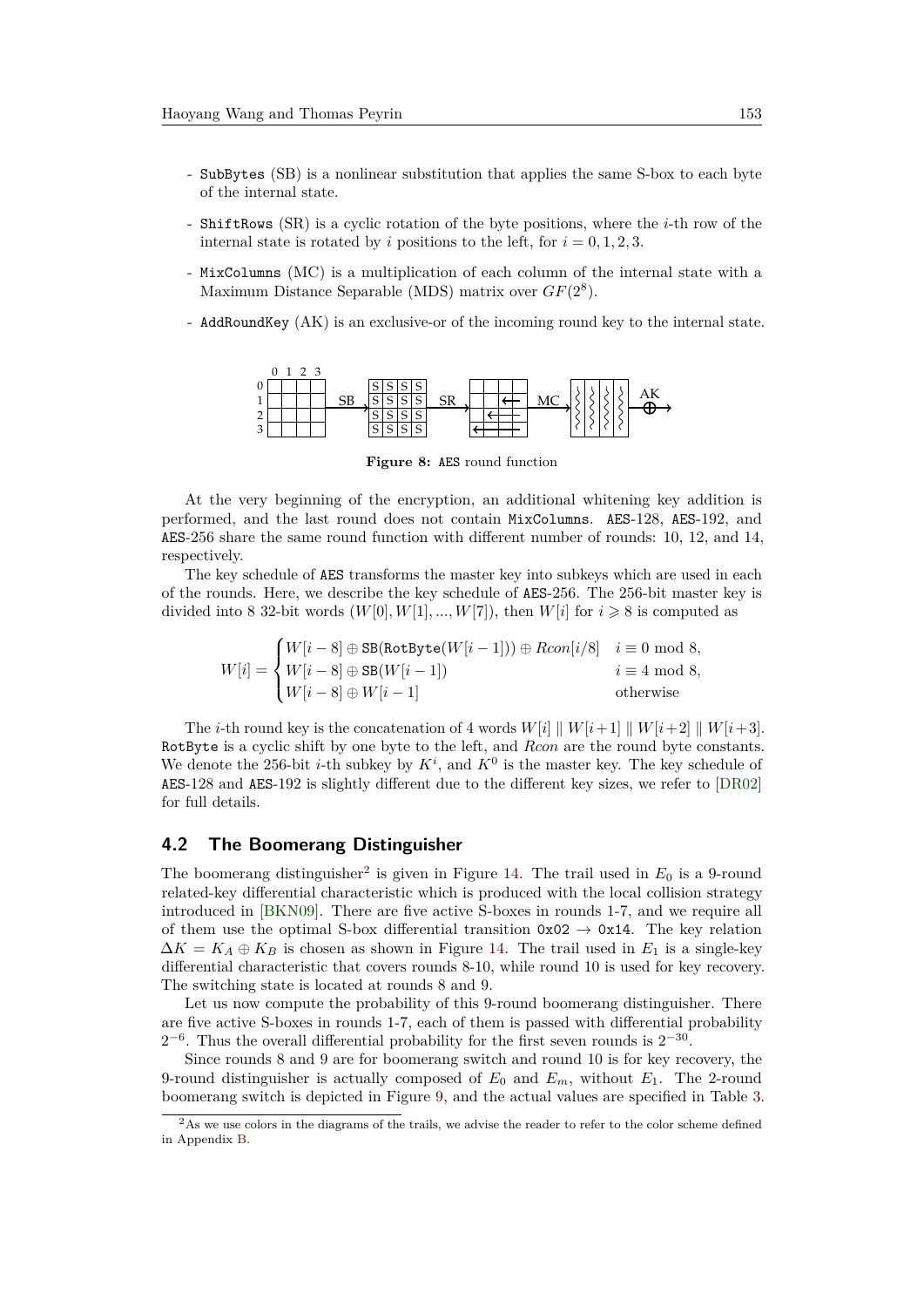The value of  $\Delta y_{0,0}^8$  is fixed to 0x14 so that the three S-boxes in round 9 are inactive. In order to generate a right quartet,  $\nabla y_{0,0}^8$  can take three values according to Lemma [2,](#page-6-0) and the values are 0x14, 0x8c and 0x98. Hence, we can obtain three trails for the boomerang switch. Since the active S-boxes marked with  $\blacksquare$  are not concerned, the switching probability in round 8 only comes from the first S-box, and the BDT entries for (0x02*,* 0x14*,* 0x14), (0x02*,* 0x14*,* 0x8c) and (0x02*,* 0x14*,* 0x98) are all 4 so that the switching probability is 2 −6 for all the three trails. Regarding the boomerang switch in round 9, only the first S-box is concerned, and the BDT entries for the three trails are 2, 2 and 4 respectively. Finally the switching probability in the two rounds are  $2^{-6} \cdot 2^{-7} + 2^{-6} \cdot 2^{-7} + 2^{-6} \cdot 2^{-6} = 2^{-11}$ . In the end, the probability of the 9-round boomerang distinguisher is  $2^{-30-30-11} = 2^{-71}$ .

<span id="page-12-0"></span>

**Figure 9:** 2-round boomerang switch for the 9-round distinguisher against AES-256

**Experimental Verification.** In order to verify the switching probability in round 8 and 9, we mounted an experiment following the algorithm in Section [2.1.](#page-2-1) The amount of data used in each test is  $2^{20}$ , and the test is iterated for 1000 randomly chosen key quartets satisfying the required key difference. In the end, the average number of right quartets obtained was 510, so the switching probability is  $510/2^{20} = 2^{-11}$ , which matches our evaluation.

#### **4.3 Key Recovery**

In the key recovery attack, round 10 is added at the end of the distinguisher. The attack works in the reverse direction of the normal boomerang attack, *i.e.*, we first choose the ciphertexts then choose the plaintexts. The algorithm is as follows.

1. Prepare a structure  $F$  of  $2^{32}$  ciphertexts, by exhausting all possible values of the

dark bytes while keeping the other bytes fixed.

- 2. Ask for decryption of *F* with *KA*, and denote by *G* the set of plaintexts obtained.
- 3. For each plaintext  $P \in G$ , compute  $P' = P \oplus \alpha$ , and denote by *H* the new set of values  $P'$ .
- 4. Ask for encryption of *H* with *K<sup>B</sup>* and insert the obtained ciphertexts into a hash table according to the 12 bytes which are inactive in  $\overline{\phantom{a}}$ .
- 5. In case of a collision of ciphertexts  $(C_3, C_4)$  in the hash table: we search the corresponding ciphertext pair  $(C_1, C_2)$  in *F*. Then, save all the candidates of the 32-bit  $K_A^{10}$  and  $K_B^{10}$  for which  $D_{bK_A}(C_1) \oplus D_{bK_A}(C_2) = D_{bK_B}(C_3) \oplus D_{bK_B}(C_4) = \delta$ . By  $D_b$  we denote the last decryption round.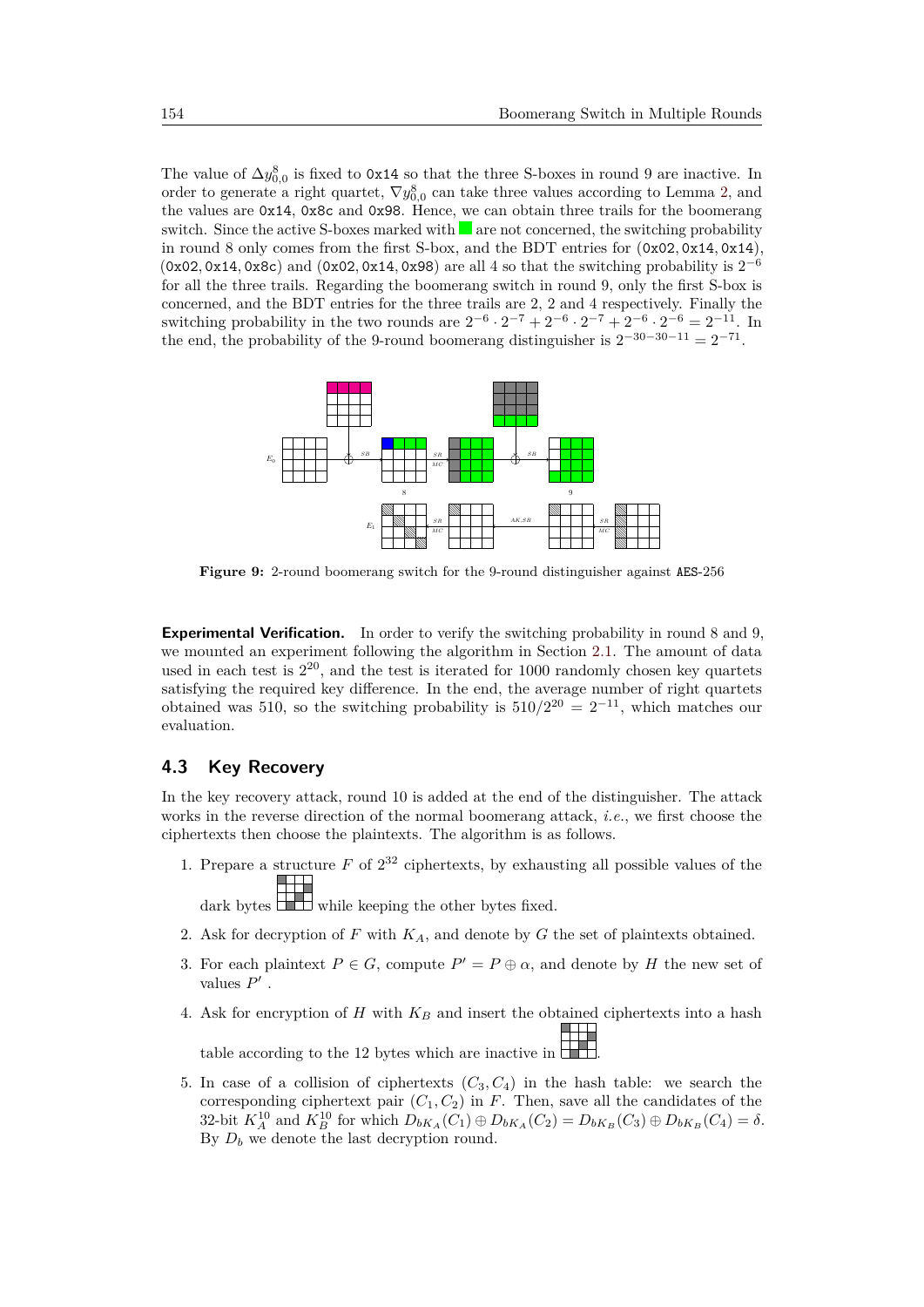#### 6. Repeat steps  $1-5 \; 2^{41.5}$  times.

From each structure we can compose  $2^{63}$  unordered pairs,  $2^{63-32} = 2^{31}$  of them pass the last round. Thus, we expect  $2^{31-71} = 2^{-40}$  right quartet per structure, and 3 right quartets out of 2 41*.*5 structures.

Let us now compute the number of candidate quartets. The ciphertext has a 96-bit filter, so we are left with  $2^{63+41.5-96} = 2^{8.5}$  candidate quartets. On average, each remaining quartet suggests  $2^4$  guesses for the 32-bit of  $K_A^{10}$  and  $K_B^{10}$ , respectively, or  $2^8$  in total. Thus, the  $2^{8.5}$  candidate quartets would propose  $2^{8+8.5} = 2^{16.5}$  key guesses for the 64 subkey bits, while 3 right quartets would all vote for the correct 64-bit subkey. No wrong key guesses survive and we can get the 32-bit subkeys  $k_{0,0}^{10}$ ,  $k_{3,1}^{10}$ ,  $k_{2,2}^{10}$ ,  $k_{1,3}^{10}$  of  $K_A$  and  $K_B$ as a result.

Notice that the trail in  $E_1$  can follow two other truncated differential characteristics, see Figure [10.](#page-13-1) For either of the two, we can produce the actual differences similarly to the previous one, and the final probability of the two new distinguishers will remain unchanged. When we run the above algorithm, a right quartet is captured as long as it belongs to one of the three distinguishers. On average, we expect one right quartet per  $2^{40}$  structures for each distinguisher, then  $2^{40}$  structures are enough in order to have 3 right quartets.

<span id="page-13-1"></span>

**Figure 10:** 2 other truncated differential characteristics for  $E_1$  on AES

**Recovering other key bytes** We can change the trail in *E*<sup>1</sup> to derive other subkey bytes of *K*<sup>10</sup>. We can construct three differential characteristics (see Figure [11\)](#page-14-0) to recover the left 12 bytes of  $K^{10}$ . The algorithm and complexity analysis are similar to the previous case and this allows to derive the full  $K^{10}$  subkey. Eventually, from the knowledge of this subkey, we can now reduce the cipher to 9 round and recover the full key with various approaches with lower costs (for example, one can use the attack from  $[BDK^+10]$  $[BDK^+10]$  that requires only  $2^{39}$  computations to recover the key on 9 round of AES-256).

**Complexity Analysis.** The memory complexity is dominated by the hash table whose size is  $2^{32}$ . As for the time and data complexity, step 2 and 4 need  $2^{33}$  encryption/decryption oracle accesses for each structure, step 3 and 5 are negligible, thus we need  $2^{33+40+2} = 2^{75}$ time and data to complete the attack.

### <span id="page-13-0"></span>**5 Applications to AES-192**

In [\[BK09\]](#page-19-1) Biryukov and Khovratovich proposed the first related-subkey amplified boomerang attack against full AES-192. Later, improvements were made [\[BN10\]](#page-19-6) by slightly modifying the trail of  $E_0$ , and this attack remains the best one as of today. In this section, by exploiting the boomerang switch in two rounds, we show an improvement of the attack in [\[BN10\]](#page-19-6) and that the actual probability in [\[BK09\]](#page-19-1) is much higher. Table [2](#page-14-1) summarizes the attacks and the improvements. Note that both attacks use the optimal S-box differential:  $0x01 \rightarrow 0x1f$  in the boomerang trail.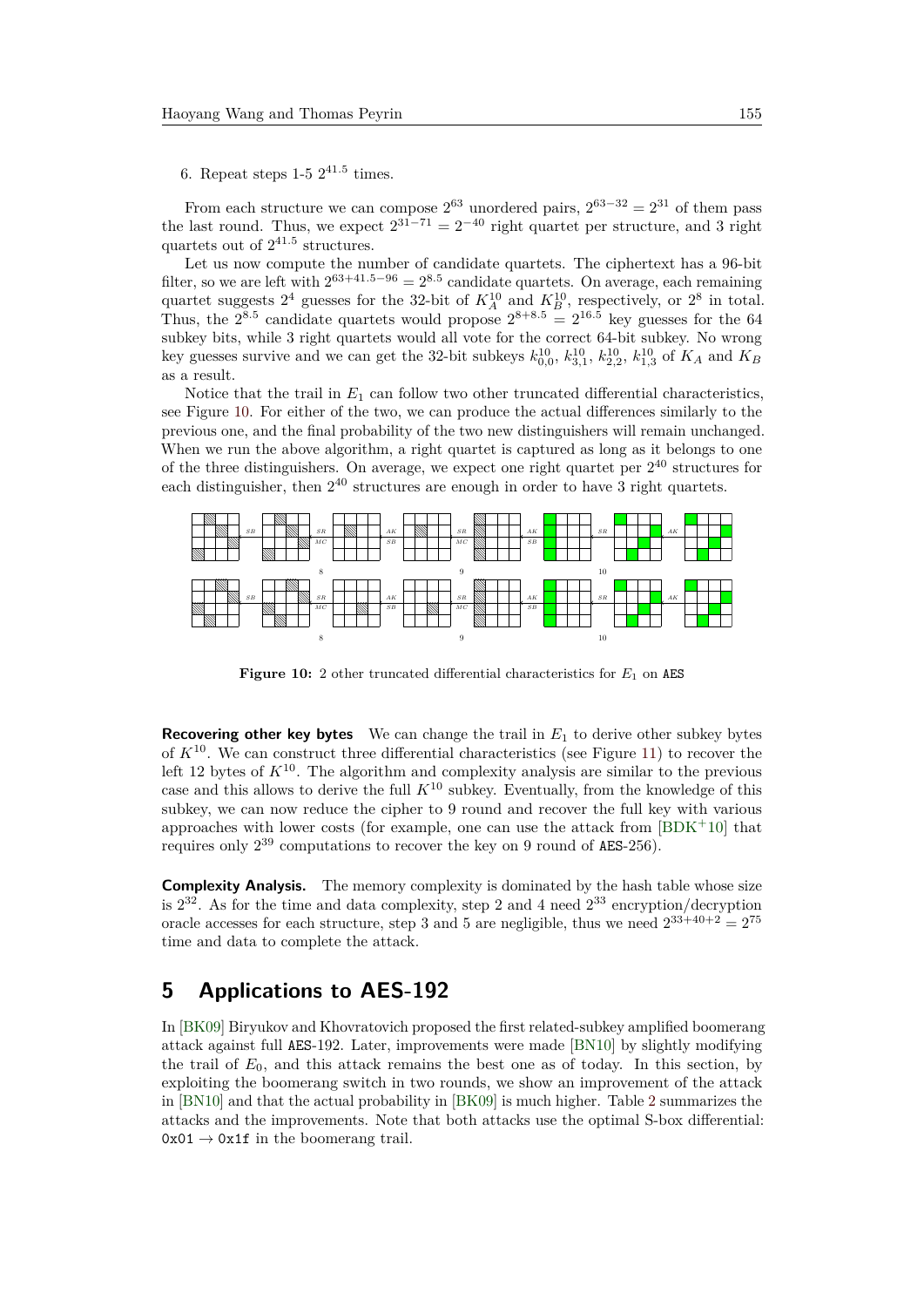<span id="page-14-0"></span>

**Figure 11:** Recovery of other subkey bytes in the boomerang attack against 10-round AES-256

<span id="page-14-1"></span>**Table 2:** Summary of existing attacks against full-round AES-192 and the corresponding improvements with the help of 2-round boomerang switch.

| Reference |      |      | Time   Data   Improvement |
|-----------|------|------|---------------------------|
| [BN10]    | 2169 | 2116 | 21.3                      |
| [BK09]    | 2176 | 23   | າ4.8                      |

#### <span id="page-14-2"></span>**5.1 Improvement of The Attack from [\[BN10\]](#page-19-6)**

The attack in [\[BN10\]](#page-19-6) uses 6-round differential characteristics for both  $E_0$  and  $E_1$ , and the first and last round is used for key extraction. The ladder switch is applied to round 6. Since the boomerang switching effect could exist in two rounds for AES, we tried to analyze their distinguisher with the method we developed. However, we found that it is hard to apply the 2-round boomerang switch in their attack, due to the smaller dependency between the two differential characteristics. Hence, we are supposed to create a higher dependency in order to gain additional advantages from the 2-round boomerang switch. Finally, we managed to produce a new differential characteristic for *E*0, while keeping the same differential characteristic for  $E_1$  as in [\[BN10\]](#page-19-6). The distinguisher is shown in Figure [15](#page-27-0) of the Appendix.

We switch the boomerang at rounds 6 and 7, and the switching states are depicted in Figure [12.](#page-15-0) For the boomerang switch in round 6, we do not pay the S-boxes in the first three rows, and since the values of  $\blacksquare$  are not concerned, the three S-boxes in the last row are free due to the analysis from the BDT. Thus only the S-box at position (3*,* 1) should be counted. For the boomerang switch in round 7, only the S-box at position (0*,* 2) has to be counted due to analysis of the BDT'. The choices of input/output differences of these two S-boxes might lead to different cases of 2-round boomerang switch described in Section [3.4.](#page-8-1)

After we iterated all possible input/output differences, four trails were found and they are given in Table [4.](#page-22-0) Take the first trail for example, it belongs to case (a). Although there is no overlapped S-box in the two rounds, a cost has to be paid. At the first S-box layer, the value of  $\Delta y_{3,1}^6$  is fixed to 0x1f, then the 3-tuple  $(\Delta_0, \Delta_1, \nabla_0)$  of the S-box at  $(3, 1)$ equals to (0x01*,* 0x1f*,* 0x00), for which the BDT entry is 4. At the second S-box layer, the value of  $\nabla x_{0,2}^7$  is fixed to 0x01, then the 3-tuple  $(\nabla_0, \nabla_1, \Delta_0)$  equals to  $(0x1f, 0x01, 0x00)$ ,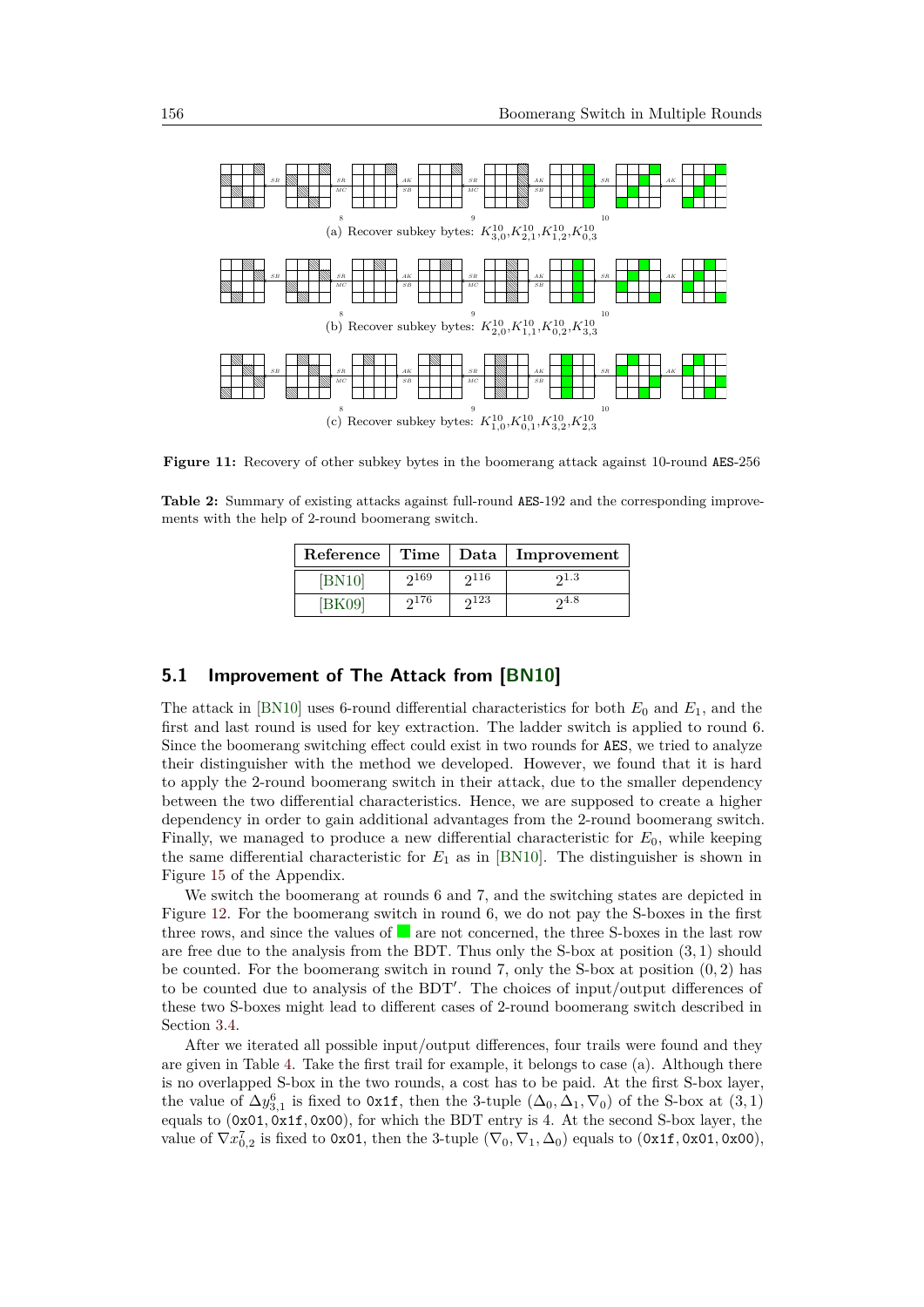<span id="page-15-0"></span>

**Figure 12:** The middle two rounds of the boomerang attack against full AES-192 in Section [5.1.](#page-14-2) The differences of the bytes marked with slash are not fixed.

for which the BDT' entry is 4. Thus the 2-round boomerang switch has probability  $4/2^8 \cdot 4/2^8 = 2^{-12}$  for the first trail. As for the other three trails, whose differential probabilities can be computed by a similar analysis of the BDT  $(BDT')$ , they have the same probability  $2^{-13}$ . To sum up, the switching probability for rounds 6 and 7, for the given  $\beta$  and  $\gamma$ , is  $2^{12} + 3 \cdot 2^{-13} = 2^{-10.7}$ . Compared to the cost of the two rounds in [\[BN10\]](#page-19-6), which is  $2^{-12}$ , we get a speed-up of  $2^{1.3}$ , and the other parts of the attack remain the same: the new boomerang attack requires  $2^{114.7}$  data and  $2^{167.7}$  time.

**Experimental Verification.** Following the algorithm in Section [2.1,](#page-2-1) we mounted an experiment to search for right quartets for the 2-round  $E_m$  in Figure [12.](#page-15-0) In the experiment, we set the data amount to  $2^{20}$  and iterated the test for 1000 randomly chosen key quartets satisfying the required key difference. Finally the average number of right quartets obtained was 640. Hence, the success probability is  $640/2^{20} = 2^{-10.7}$ , which matches our analysis.

#### <span id="page-15-1"></span>**5.2 Evaluation and Improvement on The Attack from [\[BK09\]](#page-19-1)**

The attack in [\[BK09\]](#page-19-1) is the first published attack against the full AES-192. Here, we evaluate the boomerang distinguisher from their attack, and point out some mistakes in their evaluation. It turns out that their attack can actually be even more powerful. The boomerang trail is depicted in Figure [15](#page-27-0) of the Appendix.

Their attack uses 6-round differential characteristics for both  $E_0$  and  $E_1$ , and applies the ladder switch in round 7. In their evaluation, they fix the value of  $\Delta y_{0,2}^6$  to 0x1f with probability  $2^{-6}$  in the upper trail so that they can get a ladder switch in round 7. They claim that the output difference of the other two active S-boxes  $(\Delta y_{0,1}^6, \Delta y_{0,3}^6)$  can be any value such that it is the same as in the second related-key pair. Thus, in their analysis round 7 is free, and round 6 requires probability  $2^{(-6-2\cdot3.5)\cdot2} = 2^{-26}$  for the both sides of the boomerang.

However, when considering the switching effect in round 6 and 7, we found out that the values of  $\Delta y_{0,1}^6$  and  $\Delta y_{0,3}^6$  should be fixed as shown in Figure [13.](#page-16-1) For the two S-boxes in round 6, the value of  $\Delta_1$  has no effect on the boomerang switch in the round 7, which means that  $\Delta_1$  could be any value. However,  $\Delta_0$  and  $\nabla_0$  are fixed to 0x01 and 0x1f, so the number of choices of  $\Delta_1$  is only 1 according to Lemma [3:](#page-6-1) since the entries of the DDT and the BCT for  $(0x01, 0x1f)$  are both 4,  $\Delta_1$  can only take the value 0x1f. The corresponding BDT entry is 4, hence the switching probability of the two S-boxes is  $2^{-6-6} = 2^{-12}$ . Now, we are only left with two S-boxes: the one at  $(0, 2)$  in round 6 and the other one at  $(0, 2)$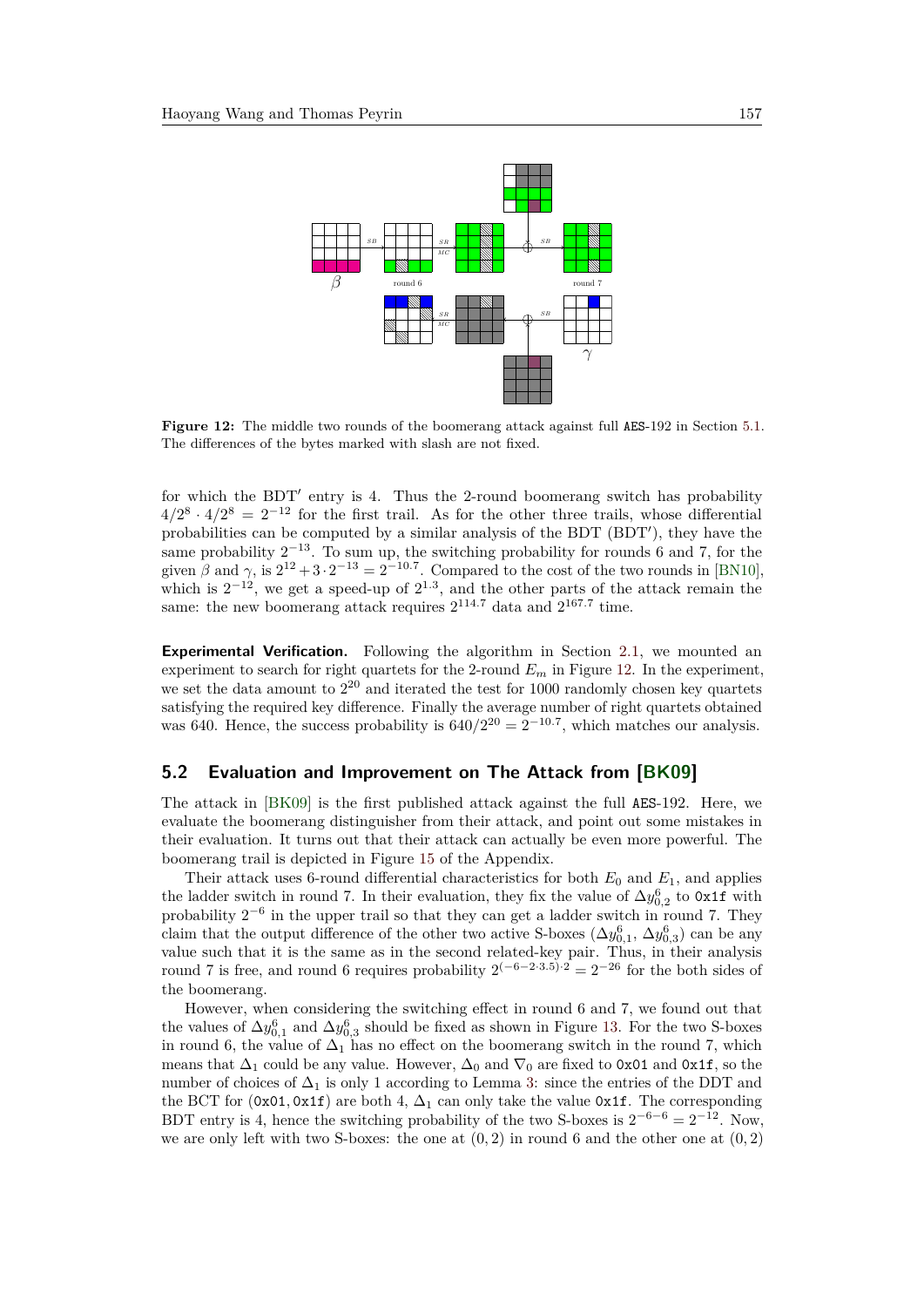<span id="page-16-1"></span>in round 7. In order to get non-zero entries of the BDT (BDT') on the two S-boxes at the same time, we iterated all the values of  $\Delta y_{0,2}^6$  and obtained several valid trails which are recorded in Table [5.](#page-23-0) The probability of each trail can be computed from the analysis of the BDT (BDT<sup>'</sup>). To sum up, the probability of the 2-round boomerang switch is  $2^{-22.4}$ . Compared to the previous evaluation, we get a speed-up of 2 3*.*6 .



**Figure 13:** The middle two rounds of the boomerang attack against full AES-192 in Section [5.2.](#page-15-1) The differences of the bytes marked with slash are not fixed.

**Experimental Verification.** Following the algorithm in Section [2.1,](#page-2-1) we mounted a test on this reduced 2-round boomerang distinguisher using  $2^{28}$  data, and iterated it for 100 randomly chosen key quartets. The result shows that the average success probability is  $2^{-22.45}$ , which demonstrates the validity of our analysis.

**Further Improvement and Summary.** Recall that the maximum switching probability for AES S-box is  $6/2^8 = 2^{-5.4}$ . Moreover, note that we can directly apply the BCT to the two S-boxes at  $(0, 1)$  and  $(0, 3)$  in round 6, because the output difference  $\Delta_1$  is not required to be a specific value. Hence, we can choose  $\nabla_0 = 0 \times 06$  with which the entry of the BCT is 6 so that the switching probability for each of the two S-boxes is  $2^{-5.4}$ , instead of  $2^{-6}$ . We can simply replace the difference of the truncated characteristic for  $E_1$  by using the optimal S-box differential transition:  $0xbc \rightarrow 0x06$  instead. The probability of other parts remains the same, so the attack can be further improved by a factor of  $2^{1.2}$ .

Although the improvement fails to beat the result in Section [5.1,](#page-14-2) our point is that it indicates that the boomerang switch in multiple rounds do exist in a boomerang attack. The previous boomerang attacks that ignore the switching effect are thus unlikely to be evaluated properly.

### <span id="page-16-0"></span>**6 Applications to Deoxys-BC**

In this section, we apply our method to improve the boomerang switch in the relatedtweakey boomerang attacks against Deoxys-BC [\[CHP](#page-19-5)<sup>+</sup>17].

#### **6.1 A Short Description of Deoxys-BC**

Deoxys [\[JNPS16\]](#page-20-4) is an authenticated encryption scheme and was selected as one of the CAESAR finalist. Its internal primitive Deoxys-BC is a 128-bit AES-based tweakable block cipher following the TWEAKEY framework [\[JNP14\]](#page-20-7). It has a linear tweakey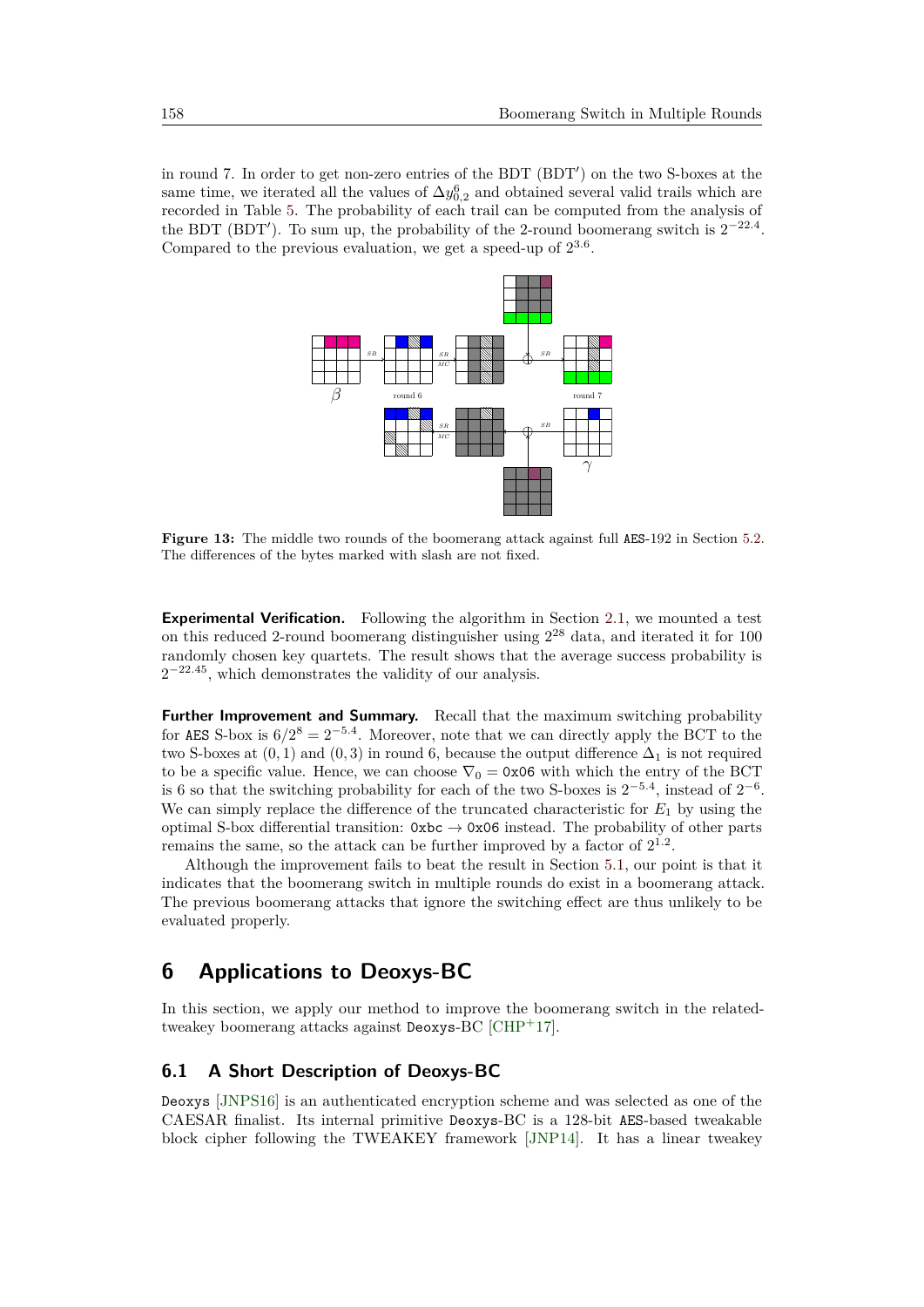schedule and the same round function as  $\texttt{AES}^3$  $\texttt{AES}^3$ . Deoxys-BC has two versions: Deoxys-BC-256 and Deoxys-BC-384. Both versions take three inputs: a plaintext, a key and a tweak. The concatenation of key and tweak is named as *tweakey*, whose size is 256-bit for Deoxys-BC-256 and 384-bit for Deoxys-BC-384. In this paper, we focus on the attack of Deoxys-BC-256.

#### **6.2 Improved 10-Round Boomerang Attack**

At FSE 2018, Cid *et al.* [\[CHP](#page-19-5)<sup>+</sup>17] proposed a boomerang attack against 10-round Deoxys-BC-256 including a 9-round boomerang distinguisher with probability  $2^{-122}$ , as shown in Table [6.](#page-24-0) The distinguisher is produced by taking into account the ladder switch in two rounds, which are rounds 5 and 6. However, they did not provide a concrete analysis of the two rounds. Here, our goal is to provide a specific BDT-based analysis, then search for new differential characteristics with higher probability.

As we can see in Table [6,](#page-24-0) both differential characteristics for  $E_0$  and  $E_1$  have an active S-box at position  $(1, 1)$  in round 6, and the S-box is regarded as a part of  $E_1$  by the ladder switch. The characteristic for *E*<sup>1</sup> specifies the input and output difference (from 0x32 to 0x2f), which has differential probability  $2^{-7}$ , and the differential characteristics for  $E_0$  and  $E_1$  have no same active S-box in round 5, so the probability for rounds 5 and 6 is  $2^{-14}$  in the boomerang distinguisher. In their analysis, the differential for the S-box at position  $(1,1)$  in round 6 of  $E_0$  is denoted with \*\*, which means its value is not crucial to the distinguisher. However, we show that the differential in  $E_0$  is crucial by the analysis on the BDT<sup>'</sup>. For the targeted S-box, the characteristic for  $E_1$  fixes the  $\nabla_0$ and  $\nabla_1$  to 0x2f and 0x32, respectively. We confirmed that there exists only one choice of  $\Delta_0$  such that the BDT' entry for  $(0x2f, 0x32, \Delta_0)$  is nonzero. The value is 0x32 (0x00 is excluded due to the characteristics for  $E_0$ ), and the BDT entry is 2. Then, we can uniquely obtain the value  $\Delta y_{1,2}^5 = 0 \times 19$  in the characteristic for  $E_0$  through the inverse MixColumns. For the S-box at position (1*,* 2) in round 5, the differential characteristic for *E*<sub>0</sub> fixes the  $\Delta_0 = 0x80$  and  $\Delta_1 = 0x19$ , and the characteristic for *E*<sub>1</sub> fixes  $\nabla_1 = 0$ . The BDT entry for  $(0x80, 0x19, 0x00)$  is 2. Therefore, the probability  $2^{-14}$  of the two rounds comes from the two bytes in round 5 and round 6, respectively.

Since the switching probability is determined, the possible direction to improve the attack becomes clear. Recall that the optimal switching probability is 2 −5*.*4 for the AES S-box, thus a potential direction is to try to improve the switching probability in round 5 or round 6 or both. Due to the careful optimization done in  $[CHP<sup>+</sup>17]$  $[CHP<sup>+</sup>17]$ , we will use the same truncated differential characteristics and only replace the difference. We borrowed the strategy of using an automated search tool from  $\lbrack \text{CHP}^+ \text{17} \rbrack$ , and obtained a new differential characteristic for  $E_1$ , as shown in Table [7.](#page-25-0) At position  $(1, 2)$  in round 5, the BDT entry for  $(0x80, 0xae, 0x00)$  is 4 which gives probability  $2^{-6}$ , and the switching probability at position  $(1, 1)$  in round 6 is  $2^{-7}$  because the BDT' entry is 2 for  $(0xe1, 0x47, 0x47)$ . Moreover, there exists another differential characteristic with the same differential and has probability  $2^{-14}$ , as shown in Table [8.](#page-25-1) In the end, the switching probability in rounds 5 and 6 is  $2^{-13} + 2^{-14} = 2^{-12.4}$ . We get a speed-up of  $2^{1.6}$  and the probability of the new boomerang distinguisher is  $2^{-120.4}$ .

**Experimental Verification.** In the experiment, we used  $2^{20}$  data, and iterated it for 1000 randomly chosen key quartets. The result shows that the average success probability is  $2^{-12.4}$ , which confirms our improvement evaluation.

<span id="page-17-0"></span><sup>3</sup>We omit the specification of Deoxys-BC here, the reader can refer to Section [4.1](#page-10-2)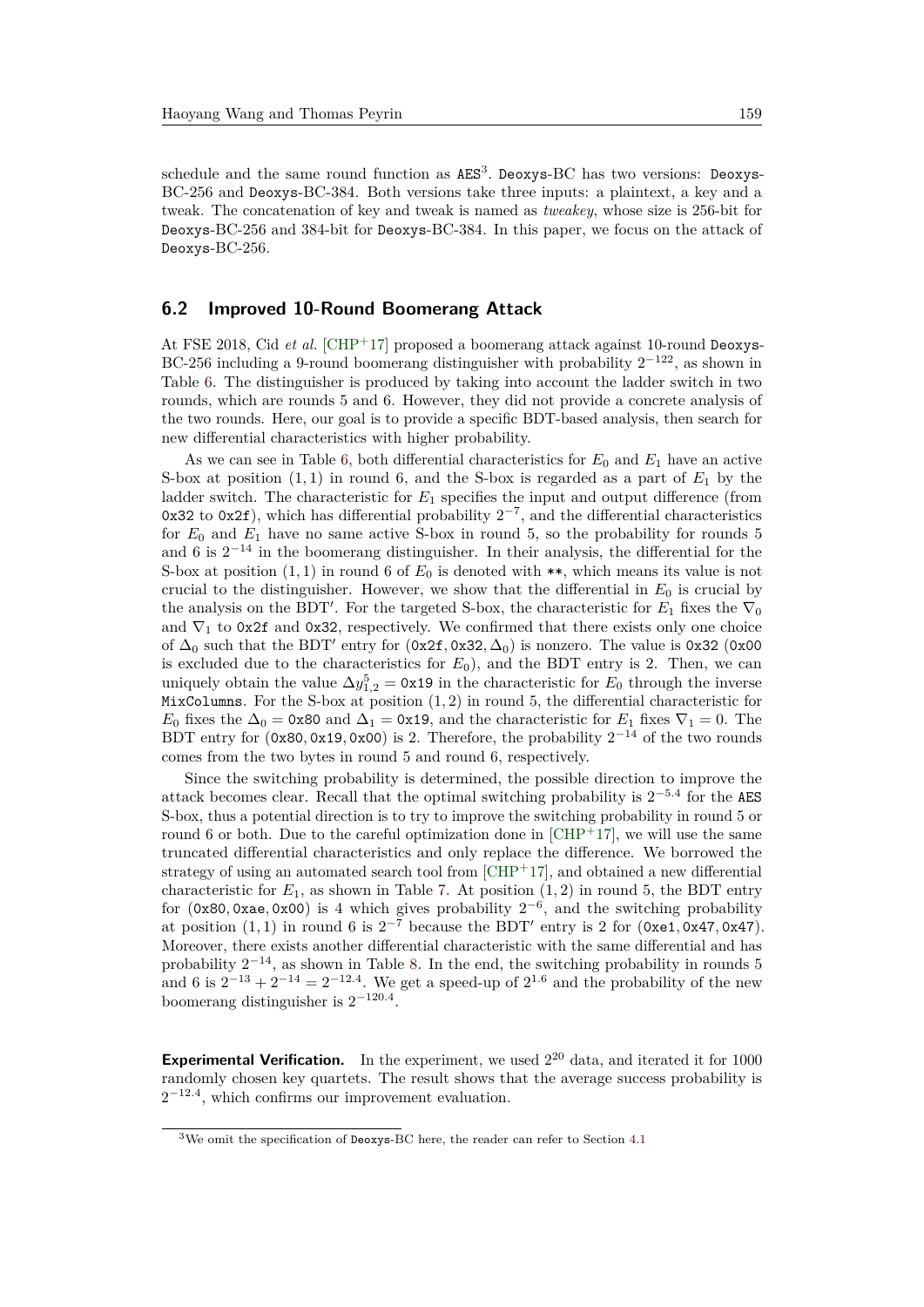# <span id="page-18-7"></span>**7 Conclusions**

In this paper, we performed an extensive analysis of the switching effect between the two differential characteristics of a boomerang distinguisher. Specifically, we exploited the principle behind the ladder switch, and showed that the sparser the diffusion layer is, the more rounds the switching effect exists. Moreover, we introduced the BDT as a generalized method to easily evaluate the boomerang switching probability in multiple rounds. The extended switching effect was demonstrated by several applications, which includes the currently best related-key attack on 10-round AES-256, two improved attacks on full AES-192 and an improved attack on Deoxys-BC.

Finally, we would like to emphasize that the boomerang switching effect can exist in multiple rounds, regardless of the attacker creating it deliberately or not. This phenomenon was so far widely ignored by the cryptanalysis community.

### **Acknowledgments**

The authors would like to thank the anonymous referees for their helpful comments. The authors are supported by Temasek Labs (DSOCL16194).

### **References**

- <span id="page-18-3"></span>[BC18] Christina Boura and Anne Canteaut. On the boomerang uniformity of cryptographic sboxes. *IACR Transactions on Symmetric Cryptology*, 2018(3):290–310, 2018.
- <span id="page-18-2"></span>[BDD03] Alex Biryukov, Christophe De Cannière, and Gustaf Dellkrantz. Cryptanalysis of SAFER++. In Dan Boneh, editor, *Advances in Cryptology – CRYPTO 2003*, volume 2729 of *Lecture Notes in Computer Science*, pages 195–211, Santa Barbara, CA, USA, August 17–21, 2003. Springer, Heidelberg, Germany.
- <span id="page-18-0"></span>[BDK01] Eli Biham, Orr Dunkelman, and Nathan Keller. The rectangle attack - rectangling the Serpent. In Birgit Pfitzmann, editor, *Advances in Cryptology – EUROCRYPT 2001*, volume 2045 of *Lecture Notes in Computer Science*, pages 340–357, Innsbruck, Austria, May 6–10, 2001. Springer, Heidelberg, Germany.
- <span id="page-18-1"></span>[BDK02] Eli Biham, Orr Dunkelman, and Nathan Keller. New results on boomerang and rectangle attacks. In Joan Daemen and Vincent Rijmen, editors, *Fast Software Encryption – FSE 2002*, volume 2365 of *Lecture Notes in Computer Science*, pages 1–16, Leuven, Belgium, February 4–6, 2002. Springer, Heidelberg, Germany.
- <span id="page-18-6"></span>[BDK05] Eli Biham, Orr Dunkelman, and Nathan Keller. Related-key boomerang and rectangle attacks. In Ronald Cramer, editor, *Advances in Cryptology – EUROCRYPT 2005*, volume 3494 of *Lecture Notes in Computer Science*, pages 507–525, Aarhus, Denmark, May 22–26, 2005. Springer, Heidelberg, Germany.
- <span id="page-18-5"></span>[BDK<sup>+</sup>10] Alex Biryukov, Orr Dunkelman, Nathan Keller, Dmitry Khovratovich, and Adi Shamir. Key recovery attacks of practical complexity on AES-256 variants with up to 10 rounds. In Henri Gilbert, editor, *Advances in Cryptology – EUROCRYPT 2010*, volume 6110 of *Lecture Notes in Computer Science*, pages 299–319, French Riviera, May 30 – June 3, 2010. Springer, Heidelberg, Germany.
- <span id="page-18-4"></span>[BJK<sup>+</sup>16] Christof Beierle, Jérémy Jean, Stefan Kölbl, Gregor Leander, Amir Moradi, Thomas Peyrin, Yu Sasaki, Pascal Sasdrich, and Siang Meng Sim. The SKINNY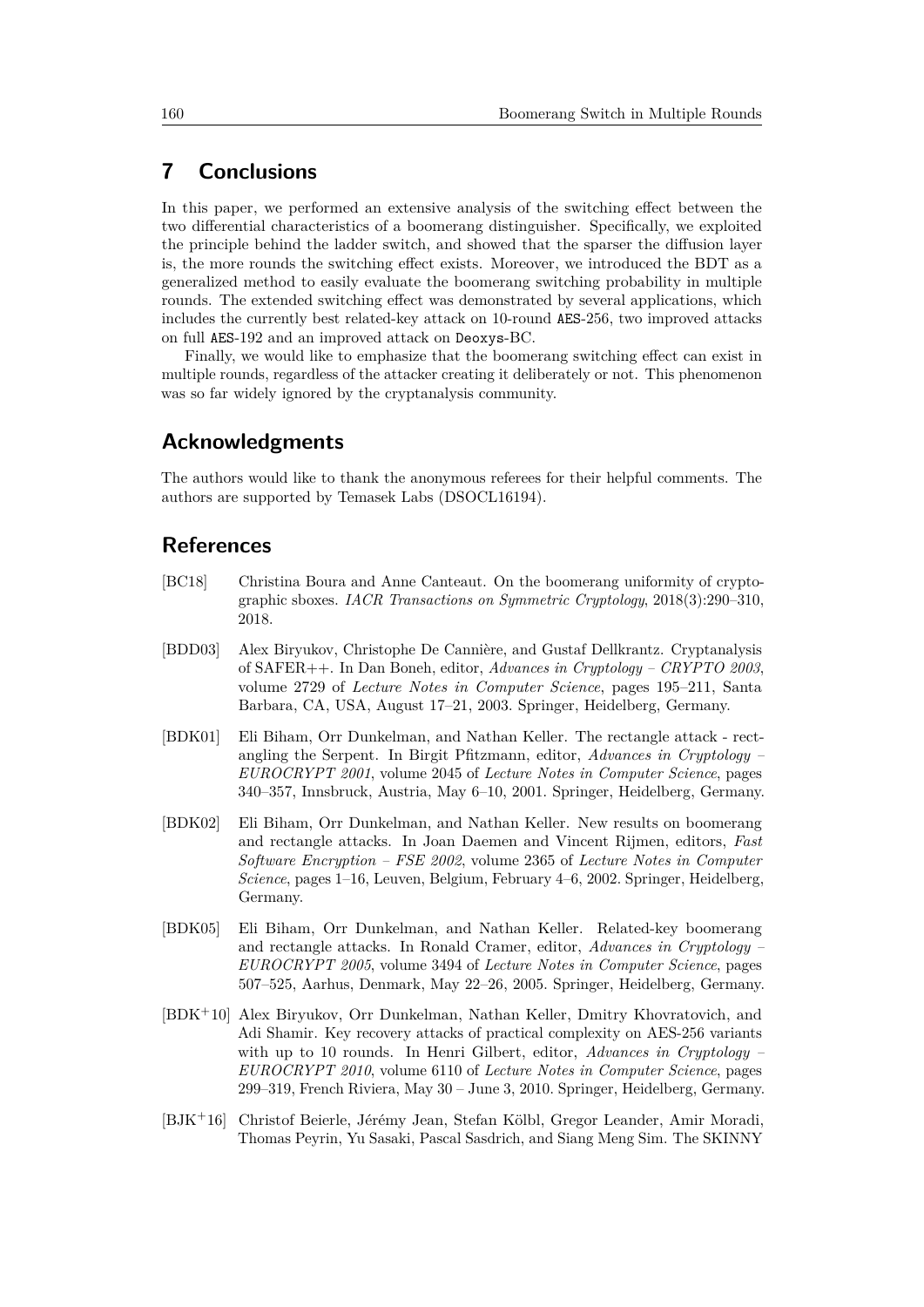family of block ciphers and its low-latency variant MANTIS. In Matthew Robshaw and Jonathan Katz, editors, *Advances in Cryptology – CRYPTO 2016, Part II*, volume 9815 of *Lecture Notes in Computer Science*, pages 123–153, Santa Barbara, CA, USA, August 14–18, 2016. Springer, Heidelberg, Germany.

- <span id="page-19-7"></span>[BK03] Mihir Bellare and Tadayoshi Kohno. A theoretical treatment of related-key attacks: RKA-PRPs, RKA-PRFs, and applications. In Eli Biham, editor, *Advances in Cryptology – EUROCRYPT 2003*, volume 2656 of *Lecture Notes in Computer Science*, pages 491–506, Warsaw, Poland, May 4–8, 2003. Springer, Heidelberg, Germany.
- <span id="page-19-1"></span>[BK09] Alex Biryukov and Dmitry Khovratovich. Related-key cryptanalysis of the full AES-192 and AES-256. In Mitsuru Matsui, editor, *Advances in Cryptology – ASIACRYPT 2009*, volume 5912 of *Lecture Notes in Computer Science*, pages 1–18, Tokyo, Japan, December 6–10, 2009. Springer, Heidelberg, Germany.
- <span id="page-19-9"></span>[BKN09] Alex Biryukov, Dmitry Khovratovich, and Ivica Nikolic. Distinguisher and related-key attack on the full AES-256. In Shai Halevi, editor, *Advances in Cryptology – CRYPTO 2009*, volume 5677 of *Lecture Notes in Computer Science*, pages 231–249, Santa Barbara, CA, USA, August 16–20, 2009. Springer, Heidelberg, Germany.
- <span id="page-19-6"></span>[BN10] Alex Biryukov and Ivica Nikolic. Automatic search for related-key differential characteristics in byte-oriented block ciphers: Application to AES, Camellia, Khazad and others. In Henri Gilbert, editor, *Advances in Cryptology – EUROCRYPT 2010*, volume 6110 of *Lecture Notes in Computer Science*, pages 322–344, French Riviera, May 30 – June 3, 2010. Springer, Heidelberg, Germany.
- <span id="page-19-0"></span>[BS91] Eli Biham and Adi Shamir. Differential cryptanalysis of DES-like cryptosystems. In Alfred J. Menezes and Scott A. Vanstone, editors, *Advances in Cryptology – CRYPTO'90*, volume 537 of *Lecture Notes in Computer Science*, pages 2–21, Santa Barbara, CA, USA, August 11–15, 1991. Springer, Heidelberg, Germany.
- <span id="page-19-5"></span>[CHP<sup>+</sup>17] Carlos Cid, Tao Huang, Thomas Peyrin, Yu Sasaki, and Ling Song. A security analysis of Deoxys and its internal tweakable block ciphers. *IACR Transactions on Symmetric Cryptology*, 2017(3):73–107, 2017.
- <span id="page-19-4"></span>[CHP<sup>+</sup>18] Carlos Cid, Tao Huang, Thomas Peyrin, Yu Sasaki, and Ling Song. Boomerang connectivity table: A new cryptanalysis tool. In Jesper Buus Nielsen and Vincent Rijmen, editors, *Advances in Cryptology – EUROCRYPT 2018, Part II*, volume 10821 of *Lecture Notes in Computer Science*, pages 683–714, Tel Aviv, Israel, April 29 – May 3, 2018. Springer, Heidelberg, Germany.
- <span id="page-19-2"></span>[DKS10] Orr Dunkelman, Nathan Keller, and Adi Shamir. A practical-time related-key attack on the KASUMI cryptosystem used in GSM and 3G telephony. In Tal Rabin, editor, *Advances in Cryptology – CRYPTO 2010*, volume 6223 of *Lecture Notes in Computer Science*, pages 393–410, Santa Barbara, CA, USA, August 15–19, 2010. Springer, Heidelberg, Germany.
- <span id="page-19-3"></span>[DKS14] Orr Dunkelman, Nathan Keller, and Adi Shamir. A practical-time related-key attack on the KASUMI cryptosystem used in GSM and 3G telephony. *Journal of Cryptology*, 27(4):824–849, October 2014.
- <span id="page-19-8"></span>[DR02] Joan Daemen and Vincent Rijmen. *The Design of Rijndael: AES - The Advanced Encryption Standard*. Information Security and Cryptography. Springer, 2002.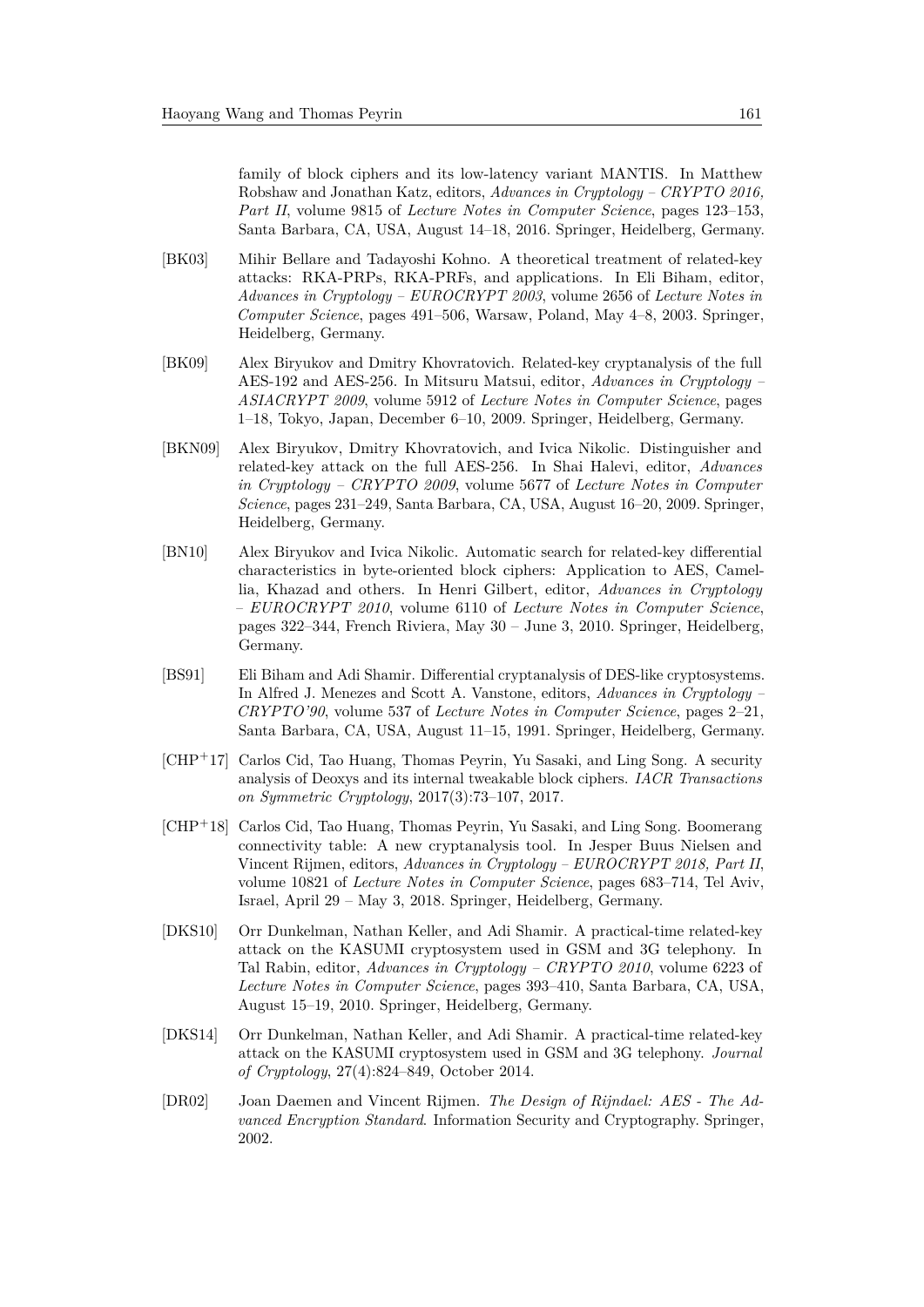- <span id="page-20-6"></span>[Dun18] Orr Dunkelman. Efficient construction of the boomerang connection table. *IACR Cryptology ePrint Archive*, 2018:631, 2018.
- <span id="page-20-7"></span>[JNP14] Jérémy Jean, Ivica Nikolic, and Thomas Peyrin. Tweaks and keys for block ciphers: The TWEAKEY framework. In Palash Sarkar and Tetsu Iwata, editors, *Advances in Cryptology – ASIACRYPT 2014, Part II*, volume 8874 of *Lecture Notes in Computer Science*, pages 274–288, Kaoshiung, Taiwan, R.O.C., December 7–11, 2014. Springer, Heidelberg, Germany.
- <span id="page-20-4"></span>[JNPS16] Jérémy Jean, Ivica Nikolic, Thomas Peyrin, and Yannick Seurin. Deoxys v1. 41. *Submitted to CAESAR*, 2016.
- <span id="page-20-3"></span>[KHP07] Jongsung Kim, Seokhie Hong, and Bart Preneel. Related-key rectangle attacks on reduced AES-192 and AES-256. In Alex Biryukov, editor, *Fast Software Encryption – FSE 2007*, volume 4593 of *Lecture Notes in Computer Science*, pages 225–241, Luxembourg, Luxembourg, March 26–28, 2007. Springer, Heidelberg, Germany.
- <span id="page-20-1"></span>[KKS01] John Kelsey, Tadayoshi Kohno, and Bruce Schneier. Amplified boomerang attacks against reduced-round MARS and Serpent. In Bruce Schneier, editor, *Fast Software Encryption – FSE 2000*, volume 1978 of *Lecture Notes in Computer Science*, pages 75–93, New York, NY, USA, April 10–12, 2001. Springer, Heidelberg, Germany.
- <span id="page-20-2"></span>[Mur11] Sean Murphy. The return of the cryptographic boomerang. *IEEE Transactions on Information Theory*, 57(4):2517–2521, 2011.
- <span id="page-20-0"></span>[Wag99] David Wagner. The boomerang attack. In Lars R. Knudsen, editor, *Fast Software Encryption – FSE'99*, volume 1636 of *Lecture Notes in Computer Science*, pages 156–170, Rome, Italy, March 24–26, 1999. Springer, Heidelberg, Germany.

# <span id="page-20-5"></span>**A The Round Function of** SKINNY

The internal state of SKINNY [\[BJK](#page-18-4)+16] is represented as a  $4 \times 4$  array, the round function consisting of five operations:

- 1. *Subcells* The S-box is applied to all cells (4-bit S-box for SKINNY-64, 8-bit S-box for SKINNY-128).
- 2. *AddRoundConstants* Three round constants are added to the first column of the internal state.
- 3. *AddRoundTweakey* The round tweakey is XORed to the first two rows of the internal state.
- 4. *ShiftRows* A cyclic shift of the *i*-th row by *i* positions is applied to the right, for  $i = 0, 1, 2, 3.$
- 5. *MixColumns* Each array column is multiplied by a binary matrix *M*. The matrix *M*<sup>−</sup><sup>1</sup> of the inverse *MixColumns* is also shown below.

$$
M = \left(\begin{array}{rrr} 1 & 0 & 1 & 1 \\ 1 & 0 & 0 & 0 \\ 0 & 1 & 1 & 0 \\ 1 & 0 & 1 & 0 \end{array}\right) \qquad \qquad M^{-1} = \left(\begin{array}{rrr} 1 & 0 & 1 & 1 \\ 1 & 0 & 0 & 0 \\ 0 & 1 & 1 & 0 \\ 1 & 0 & 1 & 0 \end{array}\right)
$$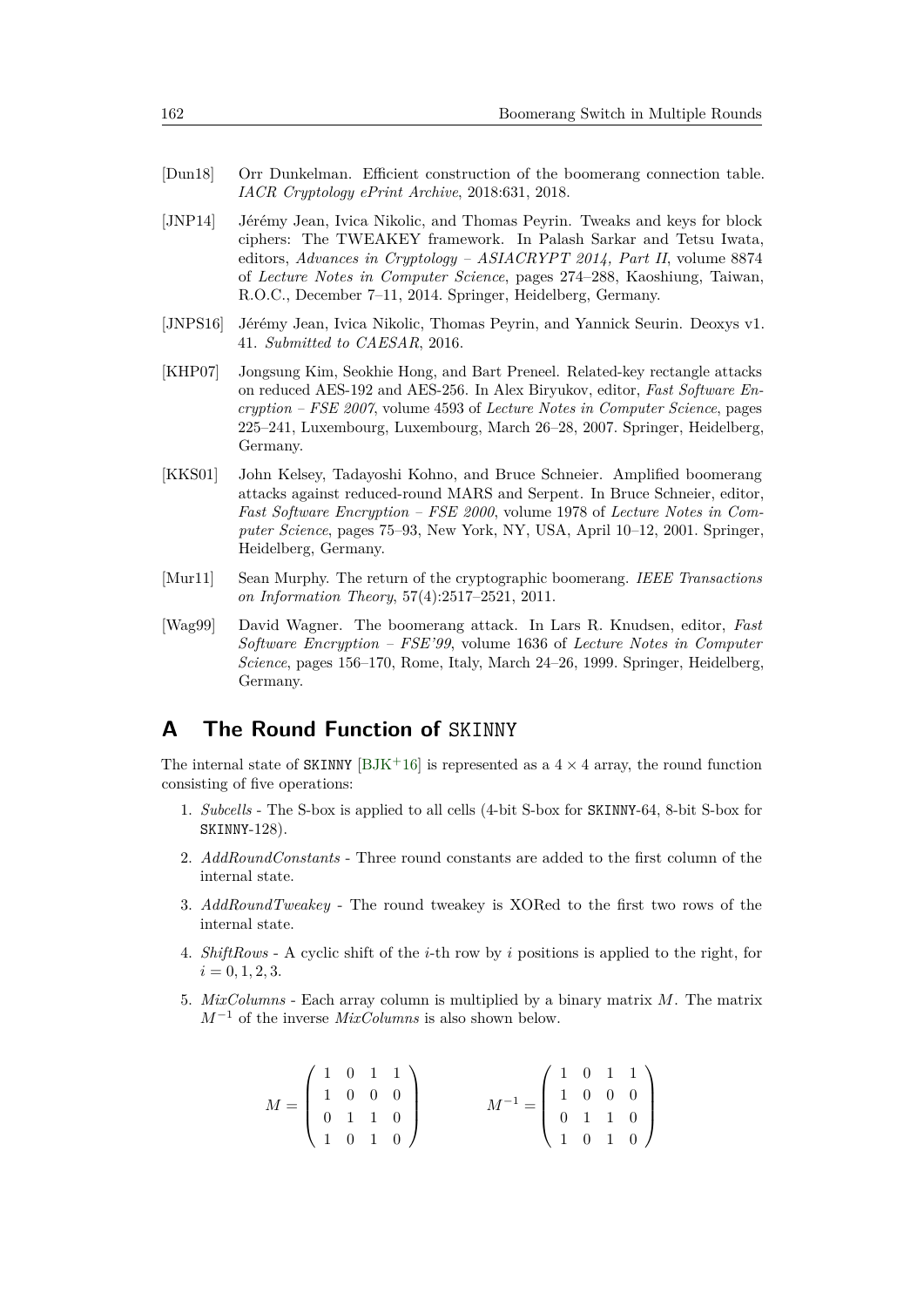# <span id="page-21-1"></span>**B Differential Paths and Boomerang Distinguishers**

In this section, we give all the details of the differential characteristics that are used in this paper. By ∆*A* we denote the upper trail difference in the internal state, and by ∇*A* the same for the lower trail. The differences are represented in hexadecimal and differences that are not crucial to the distinguishers are denoted with "∗∗". The S-boxes that are crucial for the boomerang switch are highlighted in red.

**Color Scheme.** We extensively use colors in our figures in order to provide better understanding. Here is the color scheme utilized.

–  $\Box$  Fixed S-box input difference. –  $\blacksquare$  Fixed S-box output difference. –  $\Box$  Arbitrary difference.  $-\mathbb{N}$  Unfixed difference, depending on different characteristics.

MixColumns expansion of  $\Box$ 

<span id="page-21-0"></span>**Table 3:** Internal state difference for rounds 8 and 9 in the 9-round distinguisher of AES-256. The trails denoted with † have the same ∆*A* as trail 1.

|               | trail      |                      | round 8                | round 9             |             | prob.                 |
|---------------|------------|----------------------|------------------------|---------------------|-------------|-----------------------|
|               |            | before SB            | after SB               | before SB           | after SB    |                       |
|               |            | 02 02 02 02          | $14*****$              | $00******$          | $00******$  |                       |
|               | $\Delta A$ | 00 00 00 00          | 00 00 00 00            | $00******$          | $00******$  |                       |
|               |            | 00 00 00 00          | 00 00 00 00            | $00******$          | $00******$  |                       |
| $\mathbf{1}$  |            | 00 00 00 00          | 00 00 00 00            | ** ** ** **         | ** ** ** ** | $2^{-6} \cdot 2^{-7}$ |
|               |            | $** 00000$           | 14 00 00 00            | 6 <i>b</i> 00 00 00 | c000000     |                       |
|               | $\nabla A$ | $00 \ast * 00$ 00    | $00 \, 1e \, 00 \, 00$ | 00 00 00 00         | 00 00 00 00 |                       |
|               |            | $0000**00$           | 00 00 $a900$           | 00 00 00 00         | 00 00 00 00 |                       |
|               |            | 00 00 00 $**$        | 00 00 00 $c8$          | 00 00 00 00         | 00 00 00 00 |                       |
|               |            | $** 00 00 00$        | 8c 00 00 00            | $1a\ 00\ 00\ 00$    | c000000     |                       |
| $2^{\dagger}$ | $\nabla A$ | $00 \ast \ast 00$ 00 | $00 \ ca \ 00 \ 00$    | 00 00 00 00         | 00 00 00 00 | $2^{-6} \cdot 2^{-7}$ |
|               |            | $0000**00$           | $00\;00\;a2\;00$       | 00 00 00 00         | 00 00 00 00 |                       |
|               |            | 00 00 00 $**$        | 00 00 00 $fe$          | 00 00 00 00         | 00 00 00 00 |                       |
|               |            | $** 00 00 00$        | 98 00 00 00            | 71 00 00 00         | c000000     |                       |
| $3^{\dagger}$ | $\nabla A$ | $00 \ast \ast 00$ 00 | 00 d4 00 00            | 00 00 00 00         | 00 00 00 00 | $2^{-6} \cdot 2^{-6}$ |
|               |            | $0000**00$           | 00000 b00              | 00 00 00 00         | 00 00 00 00 |                       |
|               |            | 00 00 00 $**$        | 00 00 00 36            | 00 00 00 00         | 00 00 00 00 |                       |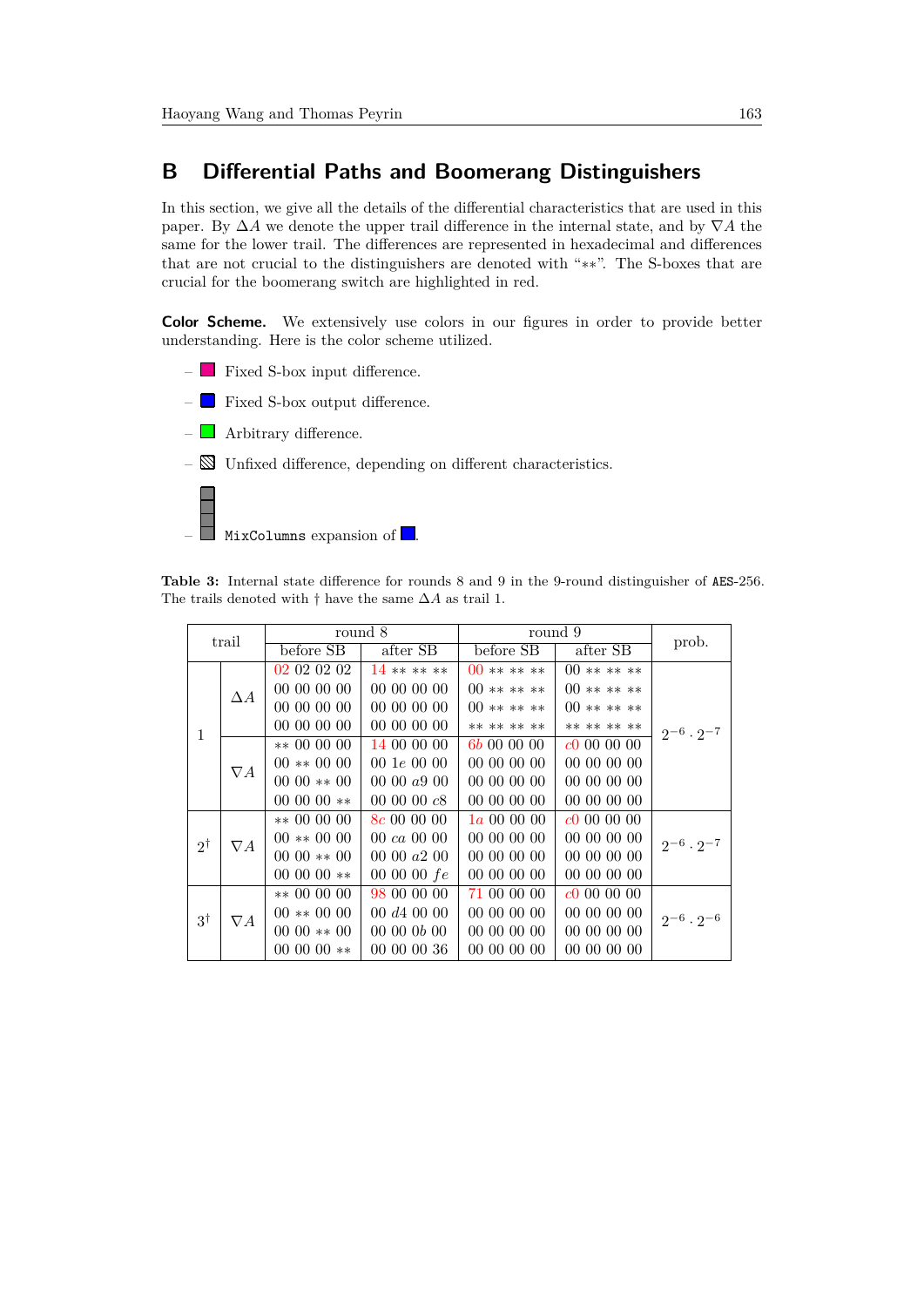| trail          |            |               | round 6                |               | round 7          |                       |  |
|----------------|------------|---------------|------------------------|---------------|------------------|-----------------------|--|
|                |            | before SB     | after SB               | before SB     | after SB         | prob.                 |  |
|                |            | 00 00 00 00   | 00 00 00 00            | ** ** 00 **   | ** ** 00 **      |                       |  |
|                | $\Delta A$ | 00 00 00 00   | 00 00 00 00            | ** ** 00 **   | ** ** 00 **      |                       |  |
|                |            | 00 00 00 00   | 00 00 00 00            | ** ** ** **   | ** ** ** **      |                       |  |
| $\mathbf{1}$   |            | 01 01 01 01   | ** $1f$ ** **          | ** ** 01 **   | ** ** ** **      | $2^{-6} \cdot 2^{-6}$ |  |
|                |            | ** ** ** **   | $1f$ 1 $f$ 1 $f$ 1 $f$ | 00 00 01 00   | 00001f00         |                       |  |
|                | $\nabla A$ | 00 00 00 00   | 00 00 00 00            | 00 00 00 00   | 00 00 00 00      |                       |  |
|                |            | 00 00 00 00   | 00 00 00 00            | 00 00 00 00   | 00 00 00 00      |                       |  |
|                |            | 00 00 00 00   | 00 00 00 00            | 00 00 00 00   | 00 00 00 00      |                       |  |
|                |            | 00 00 00 00   | 00 00 00 00            | ** ** 00 **   | ** ** 00 **      |                       |  |
|                | $\Delta A$ | 00 00 00 00   | 00 00 00 00            | ** ** 00 **   | ** ** 00 **      |                       |  |
|                |            | 00 00 00 00   | 00 00 00 00            | ** ** ** **   | ** ** ** **      |                       |  |
| $\overline{2}$ |            | 01 01 01 01   | ** $1f$ ** **          | ** ** 01 **   | ** ** ** **      | $2^{-6} \cdot 2^{-7}$ |  |
|                |            | ** ** ** **   | 1f 1f ce 1f            | 00 00 99 00   | 00 00 $1f$ 00    |                       |  |
|                | $\nabla A$ | 00 00 00 $**$ | 00 00 00 34            | 00 00 00 00   | 00 00 00 00      |                       |  |
|                |            | $** 00 00 00$ | 62 00 00 00            | 00 00 00 00   | $00\ 00\ 00\ 00$ |                       |  |
|                |            | 00 01 00 00   | $00 \; 1f \; 00 \; 00$ | 00 00 00 00   | 00 00 00 00      |                       |  |
|                |            | 00 00 00 00   | 00 00 00 00            | ** ** bc **   | ** ** 06 **      |                       |  |
|                | $\Delta A$ | 00 00 00 00   | 00 00 00 00            | ** ** bc **   | ** ** ** **      |                       |  |
|                |            | 00 00 00 00   | 00 00 00 00            | ** ** ** **   | ** ** ** **      |                       |  |
| 3              |            | 01 01 01 01   | ** $a3$ ** **          | ** ** $62$ ** | ** ** ** **      | $2^{-7} \cdot 2^{-6}$ |  |
|                |            | ** ** ** **   | $1f$ 1f 1f 1f          | 00 00 01 00   | 00 00 $1f$ 00    |                       |  |
|                | $\nabla A$ | 00 00 00 00   | 00 00 00 00            | 00 00 00 00   | $00\ 00\ 00\ 00$ |                       |  |
|                |            | 00 00 00 00   | 00 00 00 00            | 00000000      | 00 00 00 00      |                       |  |
|                |            | 00 00 00 00   | 00 00 00 00            | 00 00 00 00   | 00 00 00 00      |                       |  |
|                |            | 00 00 00 00   | 00 00 00 00            | ** ** 01 **   | ** ** 1 $f$ **   |                       |  |
|                | $\Delta A$ | 00 00 00 00   | 00 00 00 00            | ** ** 01 **   | ** ** ** **      |                       |  |
|                |            | 00 00 00 00   | 00 00 00 00            | ** ** ** **   | ** ** ** **      |                       |  |
|                |            | 01 01 01 01   | $** 1e ****$           | $*** 03 **$   | ** ** ** **      | $2^{-7} \cdot 2^{-6}$ |  |
| $\overline{4}$ |            | ** ** ** **   | 1f 1f 1f 1f            | 00 00 01 00   | 00 00 $1f$ 00    |                       |  |
|                |            | 00 00 00 00   | 00 00 00 00            | 00 00 00 00   | 00 00 00 00      |                       |  |
|                | $\nabla A$ | 00 00 00 00   | 00 00 00 00            | 00 00 00 00   | 00 00 00 00      |                       |  |
|                |            | 00 00 00 00   | 00 00 00 00            | 00 00 00 00   | 00 00 00 00      |                       |  |

<span id="page-22-0"></span>**Table 4:** Differential characteristic of the middle two rounds that is used in the boomerang attack against AES-192 in Section [5.1.](#page-14-2)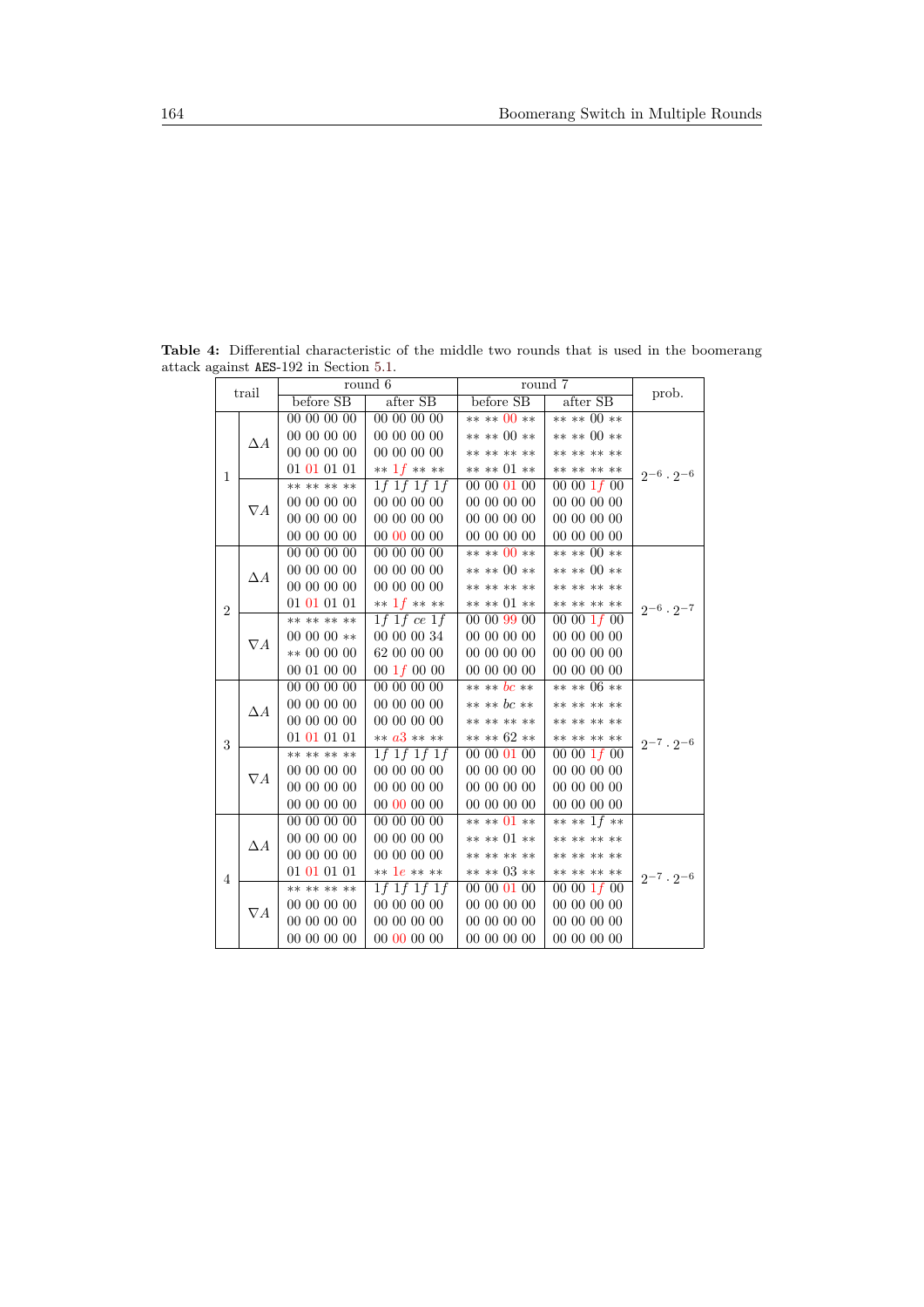|               | trail                       | round 6          |                        | round 7       |                | prob.                  |
|---------------|-----------------------------|------------------|------------------------|---------------|----------------|------------------------|
|               |                             | before SB        | after SB               | before SB     | after SB       |                        |
|               |                             | 00 01 01 01      | 001f1f1f               | 00 00 00 $**$ | 00 00 00 $**$  |                        |
|               | $\Delta A$                  | $00\ 00\ 00\ 00$ | 00 00 00 00            | 00 00 00 00   | 00 00 00 00    |                        |
|               |                             | 00 00 00 00      | 00 00 00 00            | 00 00 00 00   | 00 00 00 00    |                        |
| $\mathbf{1}$  |                             | 00 00 00 00      | 00 00 00 00            | ** ** ** **   | ** ** ** **    | $2^{-18} \cdot 2^{-6}$ |
|               |                             | ** 01 01 01      | 1f 1f 1f 1f            | 00 00 01 00   | 00001f00       |                        |
|               | $\nabla A$                  | 00 00 00 00      | 00 00 00 00            | 00 00 00 00   | 00 00 00 00    |                        |
|               |                             | 00 00 00 00      | 00 00 00 00            | 00 00 00 00   | 00 00 00 00    |                        |
|               |                             | 00 00 00 00      | 00 00 00 00            | 00 00 00 00   | 00 00 00 00    |                        |
|               |                             | ** 01 00 01      | 1f 1f 00 1f            | 00 00 37 00   | 00001f00       |                        |
| $2^{\dagger}$ | $\nabla A$                  | 00 00 00 **      | 00 00 00 $9d$          | 00 00 00 00   | 00000000       | $2^{-18} \cdot 2^{-7}$ |
|               |                             | $** 00 00 00$    | 45 00 00 00            | 00 00 00 00   | 00 00 00 00    |                        |
|               |                             | $00**0000$       | 00 f1 00 00            | 00 00 00 00   | 00 00 00 00    |                        |
|               |                             | $** 01 bc 01$    | 1f 1f 06 1f            | 00005f00      | 00001f00       | $2^{-18} \cdot 2^{-7}$ |
| $3^{\dagger}$ | $\nabla A$                  | $00000**$        | 00 00 00 98            | 00 00 00 00   | 00 00 00 00    |                        |
|               |                             | ** 00 00 00      | $fb$ 00 00 00          | 00 00 00 00   | 00 00 00 00    |                        |
|               |                             | $00**0000$       | $00\ 2c\ 00\ 00$       | 00 00 00 00   | 00 00 00 00    |                        |
|               |                             | $** 01 bd 01$    | 1f 1f 19 1f            | 00 00 69 00   | 00 00 $1f$ 00  |                        |
| 4†            |                             | 00 00 00 **      | 00 00 00 05            | 00 00 00 00   | 00 00 00 00    | $2^{-18} \cdot 2^{-7}$ |
|               | $\nabla A$<br>$** 00 00 00$ | $be\ 00\ 00\ 00$ | 00 00 00 00            | 00 00 00 00   |                |                        |
|               |                             | $00$ ** $00$ 00  | 00 d5 00 00            | 00 00 00 00   | 00000000       |                        |
|               |                             | 00 01 01 01      | 00 $1f$ 89 $1f$        | 00 00 37 **   | 00 00 1 $f$ ** |                        |
|               | $\Delta A$                  | 00 00 00 00      | 00 00 00 00            | 00 00 96 00   | $0000**00$     |                        |
|               |                             | 00 00 00 00      | 00 00 00 00            | 00 00 96 00   | $0000**00$     |                        |
| $\bf 5$       |                             | 00 00 00 00      | 00 00 00 00            | ** ** ** **   | ** ** ** **    | $2^{-19} \cdot 2^{-7}$ |
|               |                             | $** 01 00 01$    | 1f 1f 00 1f            | 00 00 37 00   | 00 00 $1f$ 00  |                        |
|               | $\nabla A$                  | 00 00 00 **      | 0000009d               | 00 00 00 00   | 00 00 00 00    |                        |
|               |                             | ** 00 00 00      | 45 00 00 00            | 00 00 00 00   | 00 00 00 00    |                        |
|               |                             | $00$ ** $00$ 00  | 00 f1 00 00            | 00 00 00 00   | 00 00 00 00    |                        |
|               |                             | 00 01 01 01      | $00 \; 1f \; b2 \; 1f$ | 00 00 41 **   | 00 00 $1f$ **  |                        |
|               |                             | 00 00 00 00      | 00 00 00 00            | 00 00 ad 00   | $0000**00$     |                        |
|               | $\Delta A$                  | 00 00 00 00      | 00 00 00 00            | 00 00 ad 00   | $0000**00$     |                        |
|               |                             | 00 00 00 00      | 00 00 00 00            | ** ** ** **   | ** ** ** **    | $2^{-19} \cdot 2^{-7}$ |
| 6             |                             | $** 01 01 01$    | $** 01 b2 01$          | 00 00 41 00   | 00001f00       |                        |
|               | $\nabla A$                  | 00 00 00 **      | 00 00 00 76            | 00 00 00 00   | 00 00 00 00    |                        |
|               |                             | $** 00 00 00$    | 6d 00 00 00            | 00 00 00 00   | 00 00 00 00    |                        |
|               |                             | $00**0000$       | 00 f6 00 00            | 00 00 00 00   | 00 00 00 00    |                        |

<span id="page-23-0"></span>**Table 5:** Differential characteristic of the middle two rounds that is used in the boomerang attack against AES-192 in Section [5.2.](#page-15-1) The trails denoted with † have the same ∆*A* as trail 1.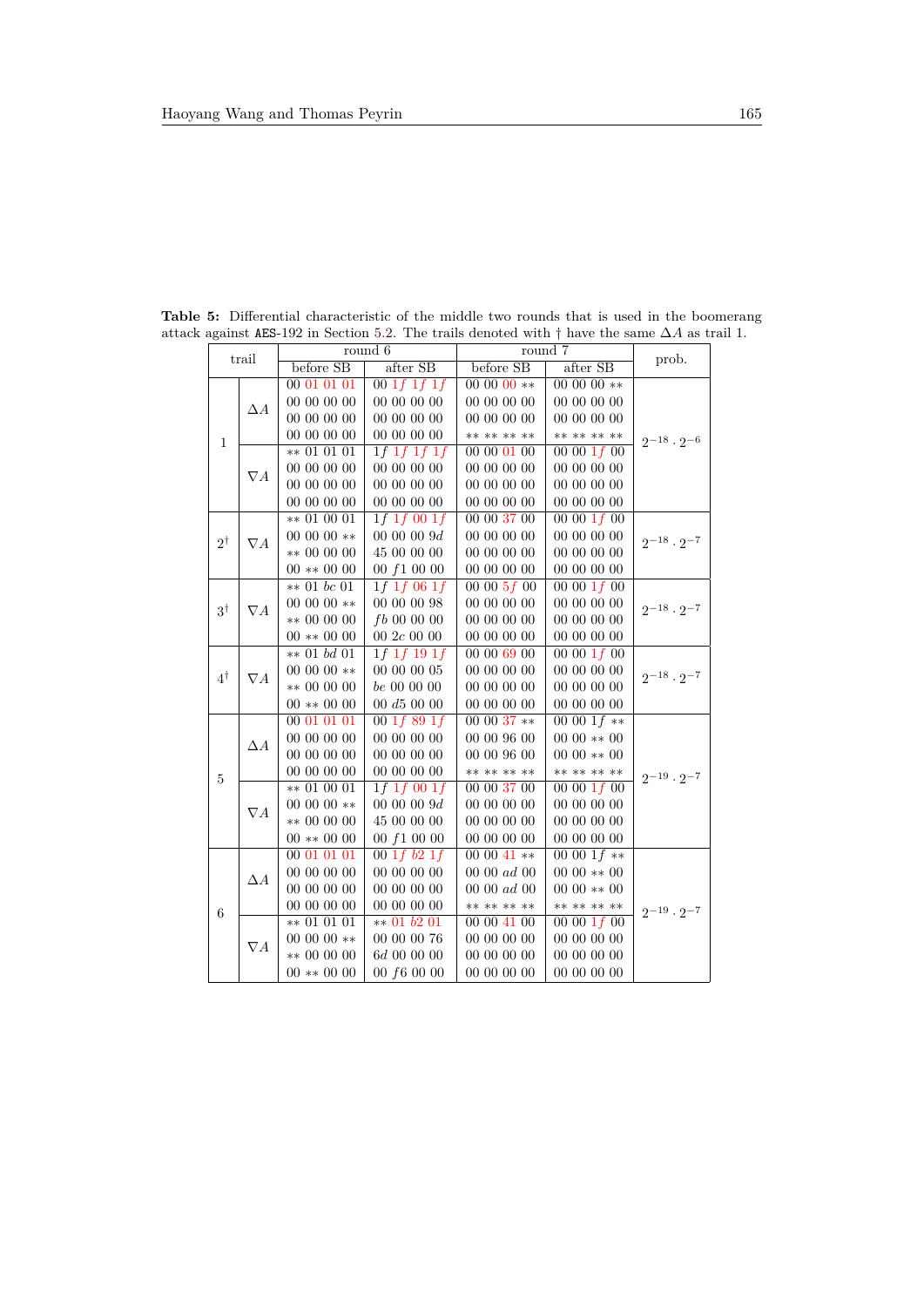| round            | initial $\Delta$ | tweakey $\Delta$       | before SB        | after SR         | prob.                                                           |
|------------------|------------------|------------------------|------------------|------------------|-----------------------------------------------------------------|
|                  | 00 00 7b 00      | 00 00 7b 00            | 00 00 00 00      | 00 00 00 00      |                                                                 |
|                  | b0c00000         | b0 c0 00 00            | 00 00 00 00      | 00 00 00 00      |                                                                 |
| $\mathbf{1}$     | 00 00 $af$ 00    | 00 00 $af$ 00          | 00 00 00 00      | 00 00 00 00      | $\mathbf{1}$                                                    |
|                  | $00\ 00\ 00\ c2$ | 00 00 00 $c2$          | 00 00 00 00      | 00 00 00 00      |                                                                 |
|                  | 00 00 00 00      | e080000                | e0 80 00 00      | b4c9000          |                                                                 |
| $\,2$            | 00 00 00 00      | $00\;4d\;00\;00$       | $00\;4d\;00\;00$ | 21 00 00 00      | $2^{-28}$                                                       |
|                  | 00 00 00 00      | 00 00 00 00            | 00 00 00 00      | 00 00 00 00      |                                                                 |
|                  | 00 00 00 00      | $00\ 00\ 00\ ea$       | $00\ 00\ 00\ ea$ | 73 00 00 00      |                                                                 |
|                  | 63 89 00 00      | 00 89 00 00            | 63 00 00 00      | 8d 00 00 00      |                                                                 |
|                  | 85 c9 00 00      | 85 00 00 00            | $00\ c9\ 00\ 00$ | $8\,$ 00 00 00   | $2^{-14}$                                                       |
| 3                | $00\;c9\;00\;00$ | $00\;c9\;00\;00$       | 00 00 00 00      | 00 00 00 00      |                                                                 |
|                  | 00 40 00 00      | 00 40 00 00            | 00 00 00 00      | 00 00 00 00      |                                                                 |
|                  | $8e\ 00\ 00\ 00$ | $8e\ 00\ 00\ 00$       | 00 00 00 00      | 00 00 00 00      |                                                                 |
| $\overline{4}$   | $8e\ 00\ 00\ 00$ | $8e\ 00\ 00\ 00$       | 00 00 00 00      | 00 00 00 00      |                                                                 |
|                  | 01 00 00 00      | 01 00 00 00            | 00 00 00 00      | 00 00 00 00      |                                                                 |
|                  | 00 00 00 00      | 00 00 00 00            | 00 00 00 00      | 00 00 00 00      |                                                                 |
|                  | 00 00 00 00      | 00 00 00 00            | 00 00 00 00      | 00 00 00 00      | $\mathbf{1}$                                                    |
|                  | 00 00 00 00      | $00\ 00\ 80\ 03$       | 00 00 80 03      | $00***00$        |                                                                 |
| $\bf 5$          | 00 00 00 00      | 13 00 00 00            | 13 00 00 00      | $0000**00$       |                                                                 |
|                  | 00 00 00 00      | 00 98 00 00            | 00 98 00 00      | $0000**00$       |                                                                 |
|                  | $00***00$        | 00 00 81 07            | $00****07$       | 00 ** ** **      |                                                                 |
| 6                | $00***00$        | 00 00 00 35            | $00****35$       | ** ** ** 00      |                                                                 |
|                  | $00***00$        | 00 00 00 $b4$          | $00*** b4$       | ** ** 00 **      | $\mathbf{1}$                                                    |
|                  | $00***00$        | $00 \; 1d \; 00 \; 00$ | $00****00$       | $0000****$       |                                                                 |
|                  | ** ** 00 **      | 00000000               | ** ** 00 **      | ** $e400**$      |                                                                 |
|                  | ** ** 00 55      | $00\ 00\ 00\ 55$       | ** ** 00 00      | $** 0000**$      |                                                                 |
| 5                | $00******$       | 00 00 00 00            | $00******$       | ** $8f00**$      |                                                                 |
|                  | ** 00 ** **      | 00 00 00 84            | ** 00 ** **      | ** $5c00**$      |                                                                 |
|                  | $** 00 00 49$    | 00 00 00 49            | $** 00 00 00$    | ee 00 00 00      |                                                                 |
|                  | 00 32 00 00      | 00 00 00 00            | 00 32 00 00      | $2f\ 00\ 00\ 00$ |                                                                 |
| 6                | 00 05 00 00      | 00050000               | 00 00 00 00      | 00 00 00 00      | 1<br>1<br>$2^{-7}$<br>$\mathbf{1}$<br>$\mathbf{1}$<br>$2^{-12}$ |
|                  | 00 00 00 $**$    | 00 00 00 00            | $00000**$        | 66 00 00 00      |                                                                 |
|                  | 00 00 00 00      | 00 00 00 00            | 00 00 00 00      | 00 00 00 00      |                                                                 |
| $\overline{7}$   | 06 00 00 00      | 06 00 00 00            | 00 00 00 00      | 00 00 00 00      |                                                                 |
|                  | 00 00 00 00      | 00 00 00 00            | 00 00 00 00      | 00 00 00 00      |                                                                 |
|                  | 71 00 00 00      | 71 00 00 00            | 00 00 00 00      | 00 00 00 00      |                                                                 |
|                  | 00 00 00 00      | 00 00 00 00            | 00 00 00 00      | 00 00 00 00      |                                                                 |
| 8                | 00 00 00 00      | 00 00 00 00            | 00 00 00 00      | 00 00 00 00      |                                                                 |
|                  | 00 00 00 00      | 00 00 00 00            | 00 00 00 00      | 00 00 00 00      |                                                                 |
|                  | 00 00 00 00      | 00 00 00 00            | 00 00 00 00      | 00 00 00 00      |                                                                 |
|                  | 00 00 00 00      | 00 00 00 00            | 00000000         | 00 00 00 00      |                                                                 |
| $\boldsymbol{9}$ | 00 00 00 00      | 00e3000                | 00 $e3\ 00\ 00$  | 72 00 00 00      |                                                                 |
|                  | 00 00 00 00      | 00 00 00 00            | 00 00 00 00      | 00 00 00 00      |                                                                 |
|                  | 00 00 00 00      | 00 0 $c$ 00 00         | 000c0000         | $00\;00\;9d\;00$ |                                                                 |

<span id="page-24-0"></span>**Table 6:** The 9-round distinguisher of Deoxys-BC-256 from [\[CHP](#page-19-5)<sup>+</sup>17]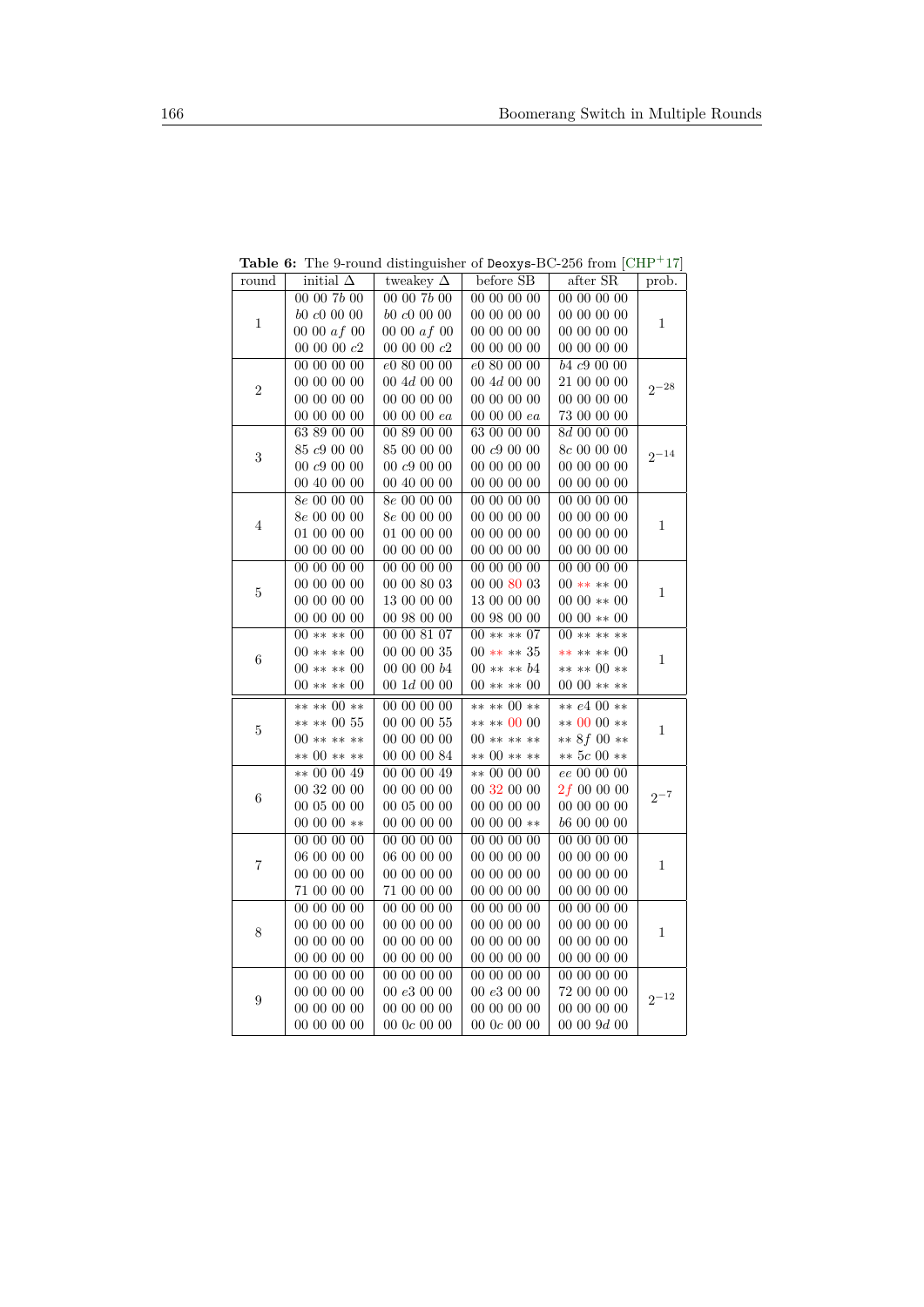| round                                              | initial $\Delta$                     | tweakey $\Delta$       | before SB            | after SR           | prob.        |  |  |
|----------------------------------------------------|--------------------------------------|------------------------|----------------------|--------------------|--------------|--|--|
|                                                    | $\overline{000000}00$                | 00 00 00 00            | 00 00 00 00          | 00 00 00 00        | $2^{-6}$ †   |  |  |
| $\overline{5}$                                     | 00 00 00 00                          | 00 00 80 03            | 00 00 80 03          | 00 $ae **00$       |              |  |  |
|                                                    | 00 00 00 00                          | 13 00 00 00            | 13 00 00 00          | $0000**00$         |              |  |  |
|                                                    | 00 00 00 00                          | 00 98 00 00            | 00 98 00 00          | $0000**00$         |              |  |  |
|                                                    | 00 $e9**00$                          | 00 00 81 07            | 00 $e9**07$          | $00******$         |              |  |  |
| 6                                                  | $0047**00$                           | 00 00 00 35            | $0047**35$           | ** ** ** 00        | 1            |  |  |
|                                                    | 00 $ae **00$                         | 00 00 00 $b4$          | 00 <i>ae</i> $** b4$ | ** ** 00 **        |              |  |  |
|                                                    | 00 $ae **00$                         | $00 \; 1d \; 00 \; 00$ | 00 $b3$ ** 00        | $0000****$         |              |  |  |
|                                                    | ** ** 00 **                          | 00 00 00 00            | ** ** 00 **          | ** <i>ab</i> 00 ** |              |  |  |
| $\overline{5}$                                     | ** ** 00 2a                          | 0000002a               | $*** 0000$           | $** 0000**$        | 1            |  |  |
|                                                    | $00******$                           | 00 00 00 00            | $00******$           | ** $dd\; 00$ **    |              |  |  |
|                                                    | ** 00 ** **                          | 00 00 00 11            | ** 00 ** **          | ** 90 00 **        |              |  |  |
|                                                    | ** 00 00 24                          | 00 00 00 24            | ** 00 00 00          | e9 00 00 00        | $2^{-7}$ t   |  |  |
| 6                                                  | 00 47 00 00                          | 00 00 00 00            | 00 47 00 00          | e1000000           |              |  |  |
|                                                    | 00 a1 00 00                          | 00 a1 00 00            | 00 00 00 00          | 00 00 00 00        |              |  |  |
|                                                    | $00000$ **                           | 00 00 00 00            | $00000$ **           | f1000000           |              |  |  |
|                                                    | 00 00 00 00                          | 00 00 00 00            | 00 00 00 00          | 00 00 00 00        |              |  |  |
| $\overline{7}$                                     | c1000000                             | c1000000               | 00 00 00 00          | 00 00 00 00        | 1            |  |  |
|                                                    | 00 00 00 00                          | 00 00 00 00            | 00 00 00 00          | 00 00 00 00        |              |  |  |
|                                                    | 38 00 00 00                          | 38 00 00 00            | 00 00 00 00          | 00 00 00 00        |              |  |  |
|                                                    | 00 00 00 00                          | 00 00 00 00            | 00 00 00 00          | 00 00 00 00        |              |  |  |
| 8                                                  | 00 00 00 00                          | 00 00 00 00            | 00 00 00 00          | 00 00 00 00        | $\mathbf{1}$ |  |  |
|                                                    | 00000000                             | 00 00 00 00            | 00 00 00 00          | 00 00 00 00        |              |  |  |
|                                                    | 00 00 00 00                          | 00 00 00 00            | 00 00 00 00          | 00 00 00 00        |              |  |  |
|                                                    | 00 00 00 00                          | 00 00 00 00            | 00 00 00 00          | 00 00 00 00        |              |  |  |
| 9                                                  | 00 00 00 00                          | 00 71 00 00            | 00 71 00 00          | c0000000           | $2^{-12}$    |  |  |
|                                                    | 00 00 00 00                          | 00 00 00 00            | 00 00 00 00          | 00 00 00 00        |              |  |  |
|                                                    | 00 00 00 00                          | 00 83 00 00            | 00 83 00 00          | 00008f00           |              |  |  |
|                                                    | Master tweakey difference $\nabla K$ |                        |                      |                    |              |  |  |
| 00 00 00 00 00 d0 00 7e 00 00 00 00 00 00 00 00 00 |                                      |                        |                      |                    |              |  |  |
| 00 00 00 00 00 df 00 66 00 00 00 00 00 00 00 00 00 |                                      |                        |                      |                    |              |  |  |

<span id="page-25-0"></span>Table 7: Improved 9-round distinguisher for Deoxys-BC-256. The probabilities marked with  $\dagger$ are only counted once due to the 2-round boomerang switch.

<span id="page-25-1"></span>**Table 8:** Another 2-round differential characteristic of the boomerang distinguisher in Table [7.](#page-25-0) The probabilities marked with  $\dagger$  are only counted once due to the 2-round boomerang switch.

| round                           | initial $\Delta$ | tweakey $\Delta$       | before SB     | after SR    | prob.      |
|---------------------------------|------------------|------------------------|---------------|-------------|------------|
|                                 | 00 00 00 00      | 00 00 00 00            | 00 00 00 00   | 00 00 00 00 |            |
| $\bf 5$                         | 00 00 00 00      | 00 00 80 03            | 00 00 80 03   | $0096**00$  | $2^{-7}$ † |
|                                 | 00 00 00 00      | 13 00 00 00            | 13 00 00 00   | $0000**00$  |            |
|                                 | 00 00 00 00      | 00 98 00 00            | 00 98 00 00   | $0000**00$  |            |
|                                 | 00 $a1$ ** 00    | 00 00 81 07            | 00 $a1$ ** 07 | $00******$  |            |
|                                 | $0037**00$       | 00 00 00 35            | $00.37**35$   | ** ** ** 00 | 1          |
|                                 | $0096**00$       | 000000b4               | 00 96 $** b4$ | ** ** 00 ** |            |
|                                 | $0096**00$       | $00 \; 1d \; 00 \; 00$ | $008b**00$    | 00 00 $***$ |            |
|                                 | ** ** 00 **      | 00 00 00 00            | ** ** 00 **   | $** 9600**$ |            |
|                                 | ** ** 00 $2a$    | 0000002a               | ** ** ** 00   | $** 9600**$ | 1          |
|                                 | $00******$       | 00 00 00 00            | $00****00$    | $** 0000**$ |            |
| $6\phantom{.}6$<br>$\bf 5$<br>6 | ** 00 ** **      | 00 00 00 11            | ** 00 ** **   | $** 9600**$ |            |
|                                 | $** 00 00 24$    | 00 00 00 24            | $** 00 00 00$ | e900000     |            |
|                                 | 00 37 00 00      | 00 00 00 00            | 00 37 00 00   | e1000000    | $2^{-7}$ † |
|                                 | 00 a1 00 00      | 00 a1 00 00            | 00 00 00 00   | 00 00 00 00 |            |
|                                 | $00000$ **       | 00 00 00 00            | $00000$ **    | f1000000    |            |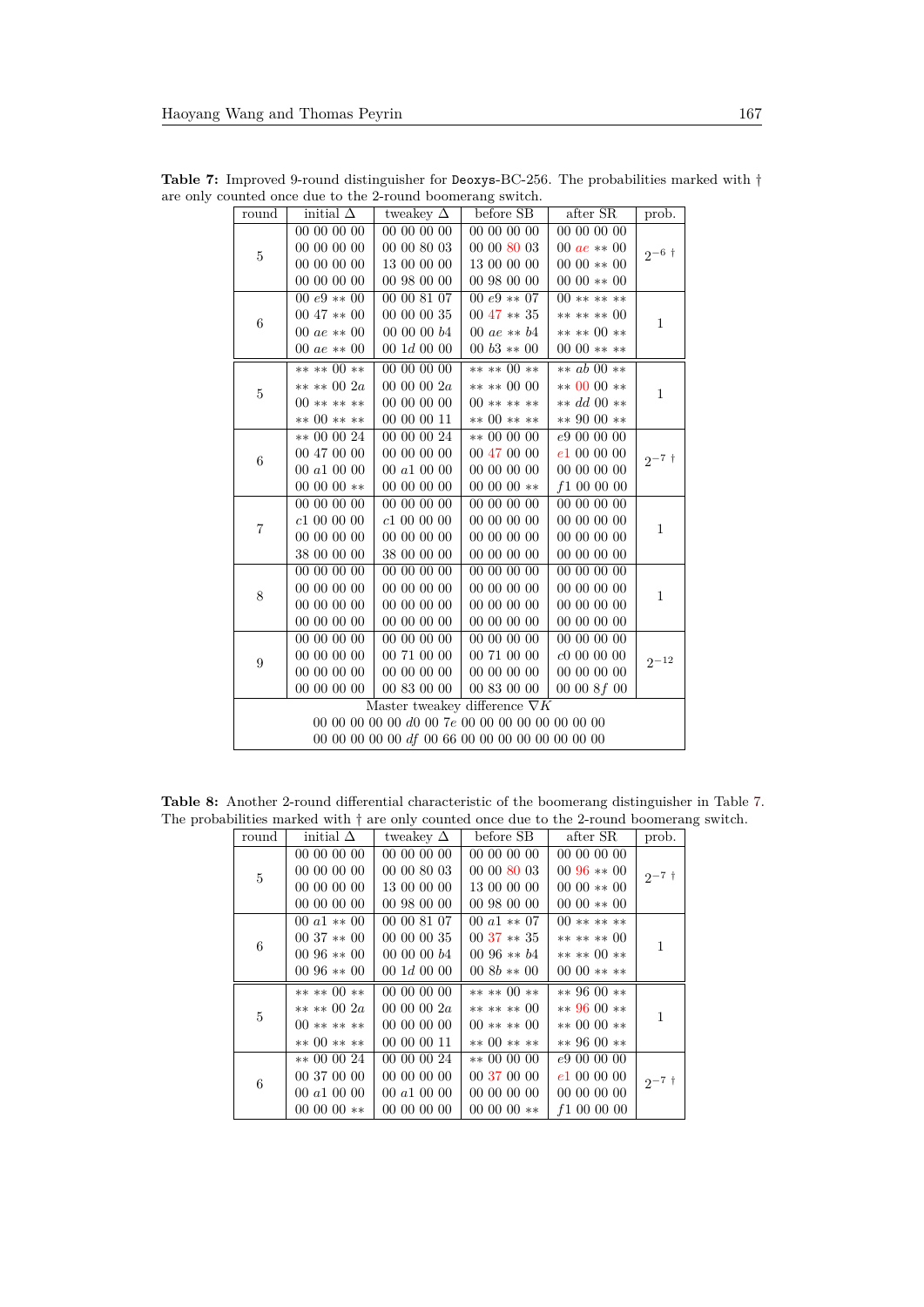<span id="page-26-0"></span>

**Figure 14:** Boomerang attack on 10-round AES-256. The red rectangles depict the locations of 2-round boomerang switch.